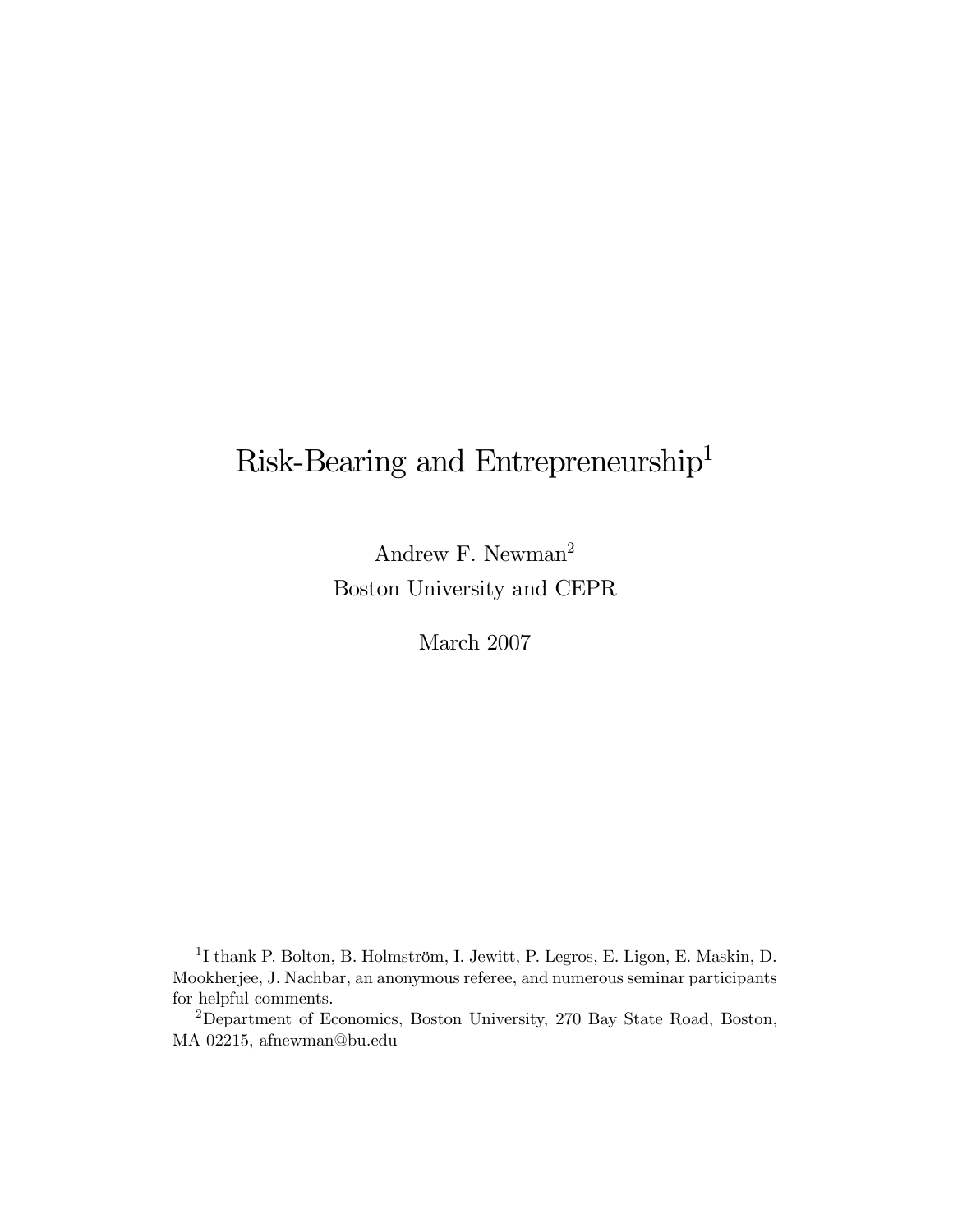#### Abstract

In the "Knightian" theory of entrepreneurship, entrepreneurs provide insurance to workers by paying fixed wages and bear all the risk of production. This paper endogenizes entrepreneurial risk by allowing for optimal insurance contracts as well as the occupational self-selection. Moral hazard prevents full insurance; increases in an agent's wealth then entail increases in risk borne. Thus, even under decreasing risk aversion, there are robust instances in which workers are wealthier than entrepreneurs. This empirically implausible result suggests that risk-based explanations for entrepreneurship are inadequate.

Keywords: moral hazard, occupational choice, principal-agent model

JEL classification numbers: D2, D8, L2, O16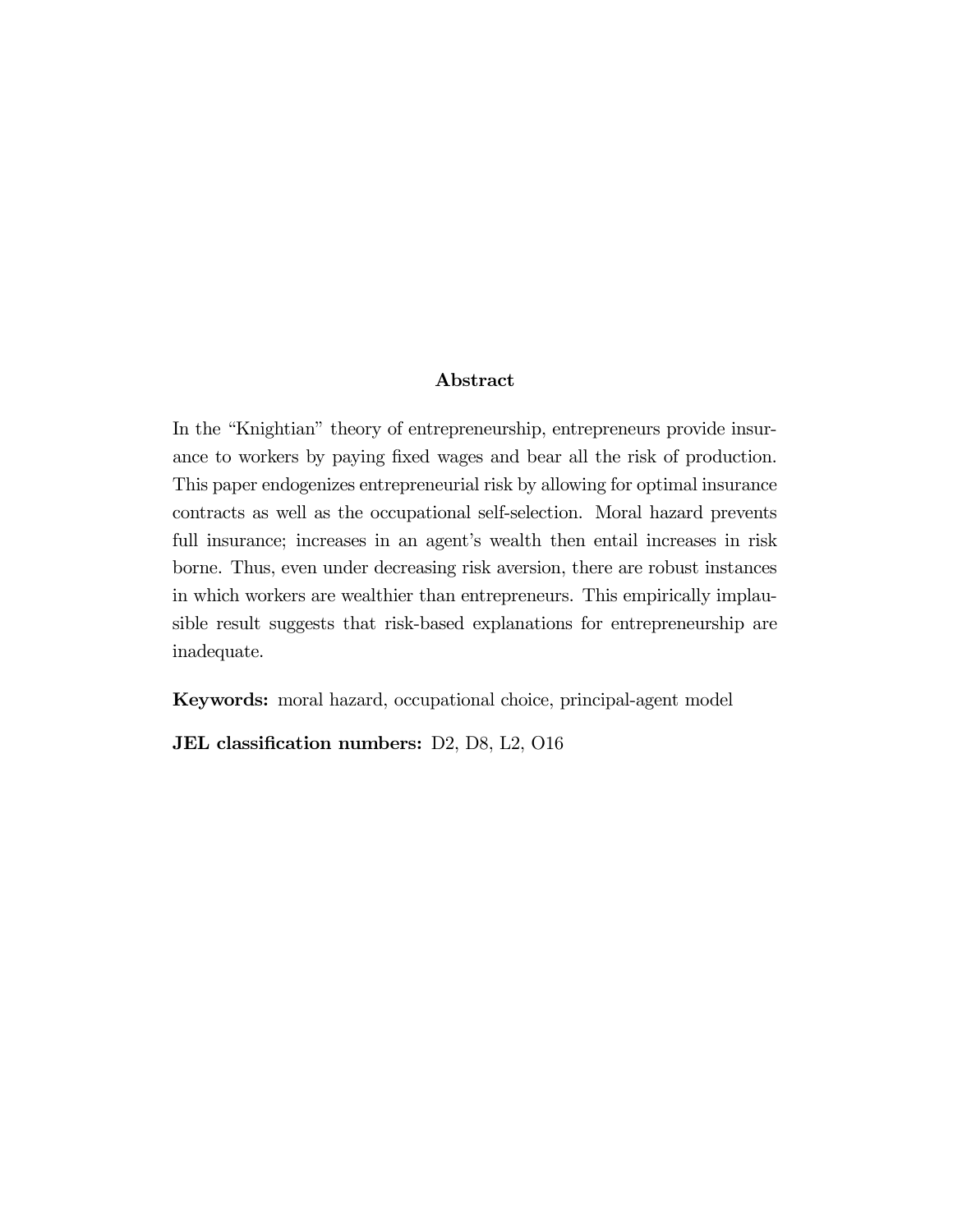## 1 Introduction

Entrepreneurship has long fascinated economists. The way we understand it affects our thinking about the processes generating growth and development, policies for influencing productivity and mitigating unemployment, even mechanisms underlying business cycles. One influential and intuitively appealing theory of entrepreneurship can be traced back to Cantillon [5] and Knight [14] and was formalized more recently by Kanbur [11] and Kihlstrom and Laffont  $[12]$ . In this theory, entrepreneurs — through the institution of the fixed wage contract – are viewed essentially as providers of insurance. Individuals choose between the safety of wages and the hazards of entrepreneurship according to their attitudes toward risk. More risk averse people (and with decreasing risk aversion, the poor) receive sure wages and work for the less risk averse (rich), who are the residual claimants. An attractive feature of this theory, if we accept decreasing risk aversion, is that it easily explains one of the oldest stylized facts in economics, namely the tendency for entrepreneurs to be richer than workers.

Granting the basic presumption that being an entrepreneur is riskier than being a worker, the theory is nevertheless incomplete, for it does not account for why the risks are exogenous, or more precisely that the choice of occupation is the only institutional arrangement available for risk sharing. After all, there are alternatives, most prominent among them the market for insurance contracts. The first question that needs answering, then, is why entrepreneurs should be bearing risk at all. One response is that the relevant risks are aggregate, and therefore cannot be insured away. Another is that while the risks may be idiosyncratic, some information problem prevents full diversification.

Either way, one is led to ask whether the Knightian theory still make plausible predictions if we take proper account of reasons for the inability of the market to provide perfect insurance. This paper address this question by examining how moral hazard on the part of entrepreneurs modifies the basic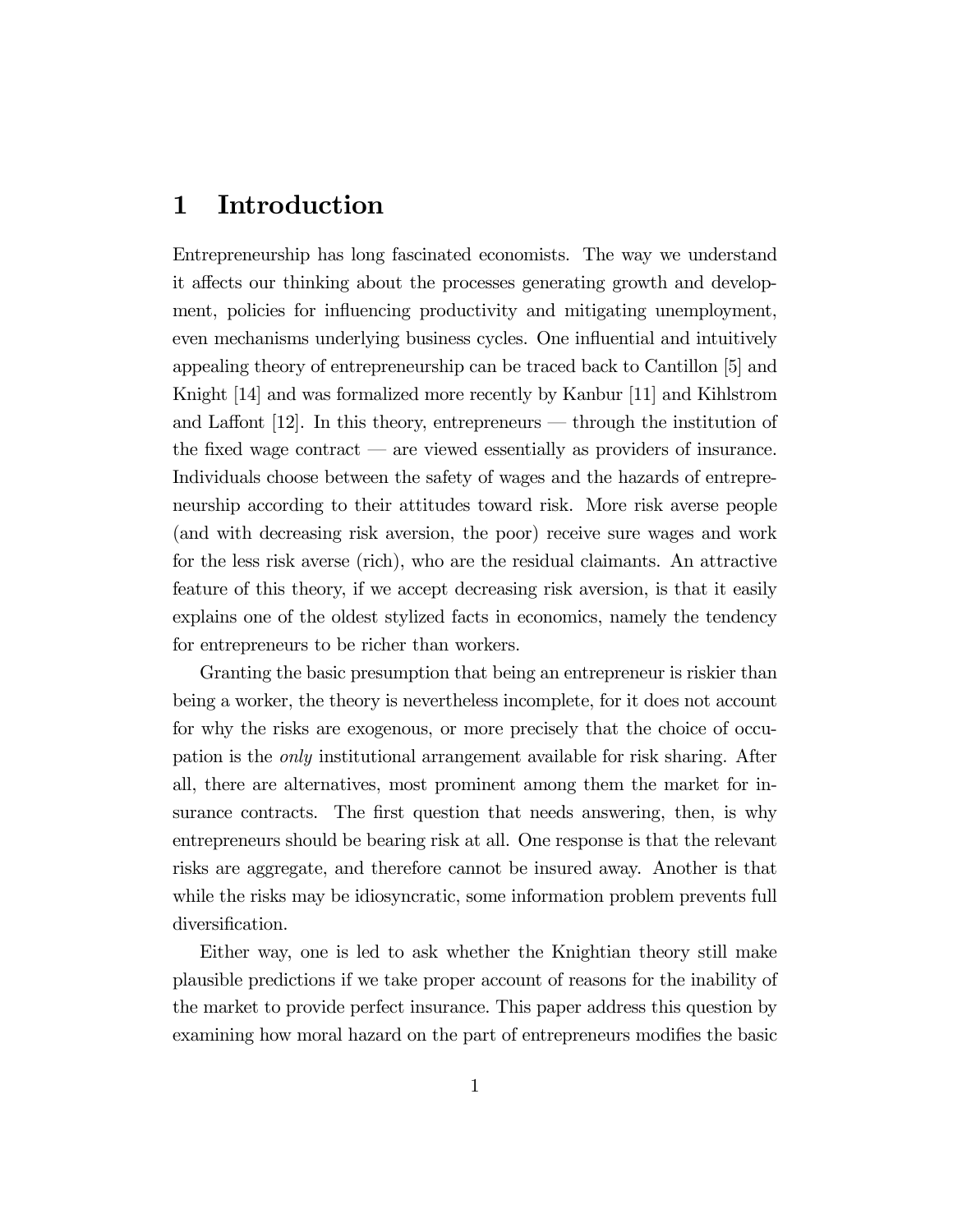story (we shall briefly say something about alternative reasons for imperfect insurance at the end). We embed the risk sharing choices of entrepreneurs into a standard principal-agent framework and show that for a broad class of utility functions, competitive equilibrium will entail that entrepreneurs are poorer than workers, rather than the other way around. Thus a plausible modification of the basic Knightian model leads to an implausible prediction. The fragility of this theory's empirical predictions suggests that we probably should look elsewhere for explanations of the roles and sources of entrepreneurship.

The intuition behind the result is quite simple and depends on the existence of an apparently little-noticed property of the principal-agent model: when utility is separable in income and effort, the wealthier an agent is, the more risk he needs to bear in order to remain incentive compatible at a given effort level. The reason for this is that at low wealth levels, the income utility is very steep, so it only takes a small spread in the income "lotteries" generated by different effort levels to maintain a utility differential that will offset the cost of effort. But as the income utility flattens with greater wealth, the spread in incomes must be increased in order to maintain the differential. Thus, wealthy agents need to bear more risk. Finally, for the class of utility functions we identify (namely those in which the marginal income cost of providing utility is a convex transform of the utility function), this "increasing risk effect" swamps the decreasing risk aversion that goes with higher wealth, and we are led to the result.

The same intuition underlies a related result that we obtain for the standard formulation of the principal-agent model: agents with higher (expected) wages are monitored more than those with lower wages. The evidence on this is perhaps less clear than that on the relative wealth of workers and entrepreneurs. Nevertheless, both results point to a larger issue, which is to sort out the relative empirical importance of the two fundamental trade-offs in the theory of moral hazard, namely that between risk sharing and incentives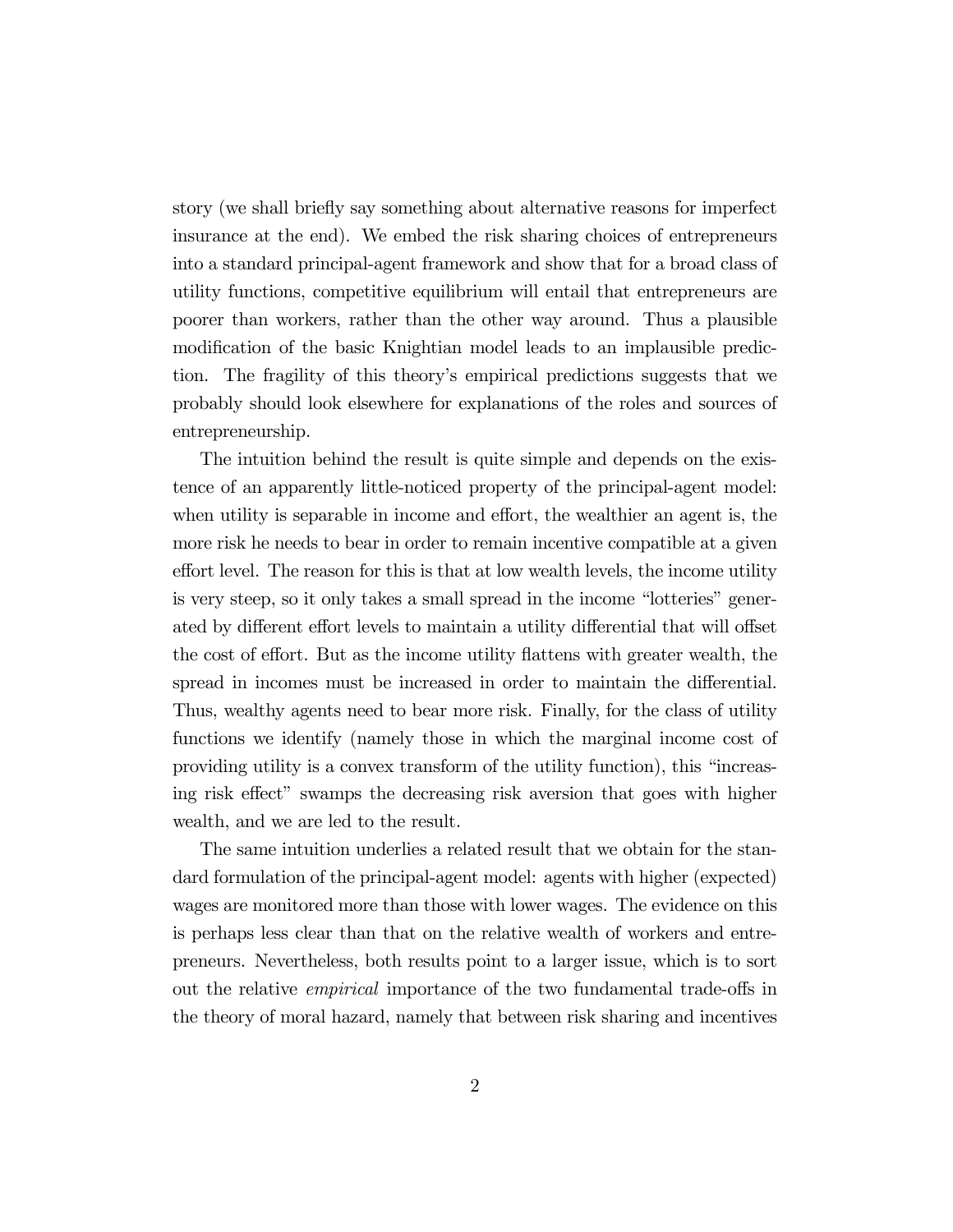(our focus) and that between surplus extraction and incentives (the focus, for instance, of the efficiency-wage and credit-constraint literatures).<sup>1</sup> While the risk-sharing trade-off is the one commonly emphasized, the present results suggest that the surplus extraction trade-off is at least as pertinent in the real world.

## 2 Model

There is a single good which is produced from labor according to the stochastic production function  $f(L, \theta)$ , where L is the amount of labor hired (or worker effort) and  $\theta$  is a random variable indexing the state of the world, representing the risks that inhere in the production and sale of goods. Raising  $\theta$  raises both the total and marginal products of labor, that is,  $f(L, \theta)$  and  $f_1(L, \theta)$  are increasing in  $\theta$  (for instance,  $\theta$  is a multiplicative noise). These risks are independent and identically distributed across firms. The production function satisfies the standard properties:  $f(0, \theta) = 0$ ,  $f_{11} < 0 < f_1$ ,  $\lim_{L \to 0}$  $f_1(L, \theta) = \infty$ ,  $\lim_{L \to \infty} f_1(L, \theta) = 0$ . Each firm also requires the effort e of an entrepreneur. We could suppose that the entrepreneur expends this effort in coordinating production, marketing output, finding suppliers, etc. It enters the production technology only through the distribution of  $\theta$ .

There is a continuum of agents, indexed by the unit interval. In order for the self selection underlying the Knightian story to have any relevance, agents must differ in some way. One way to do this is to focus on preferences, allowing, for instance, that all the variation be indexed by some utility parameter; this is the tack taken by Kihlstrom and Laffont [12]. Here we shall

<sup>&</sup>lt;sup>1</sup>The latter trade-off arises when limited liability or other lower bounds on the agent's payoff limit the punishment for outcomes indicative of undesired behavior; as a substitute, rewards for outcomes indicative of desired behavior must be paid, and this is costly to the principal. Often, models focusing on surplus extraction assume a risk-neutral agent.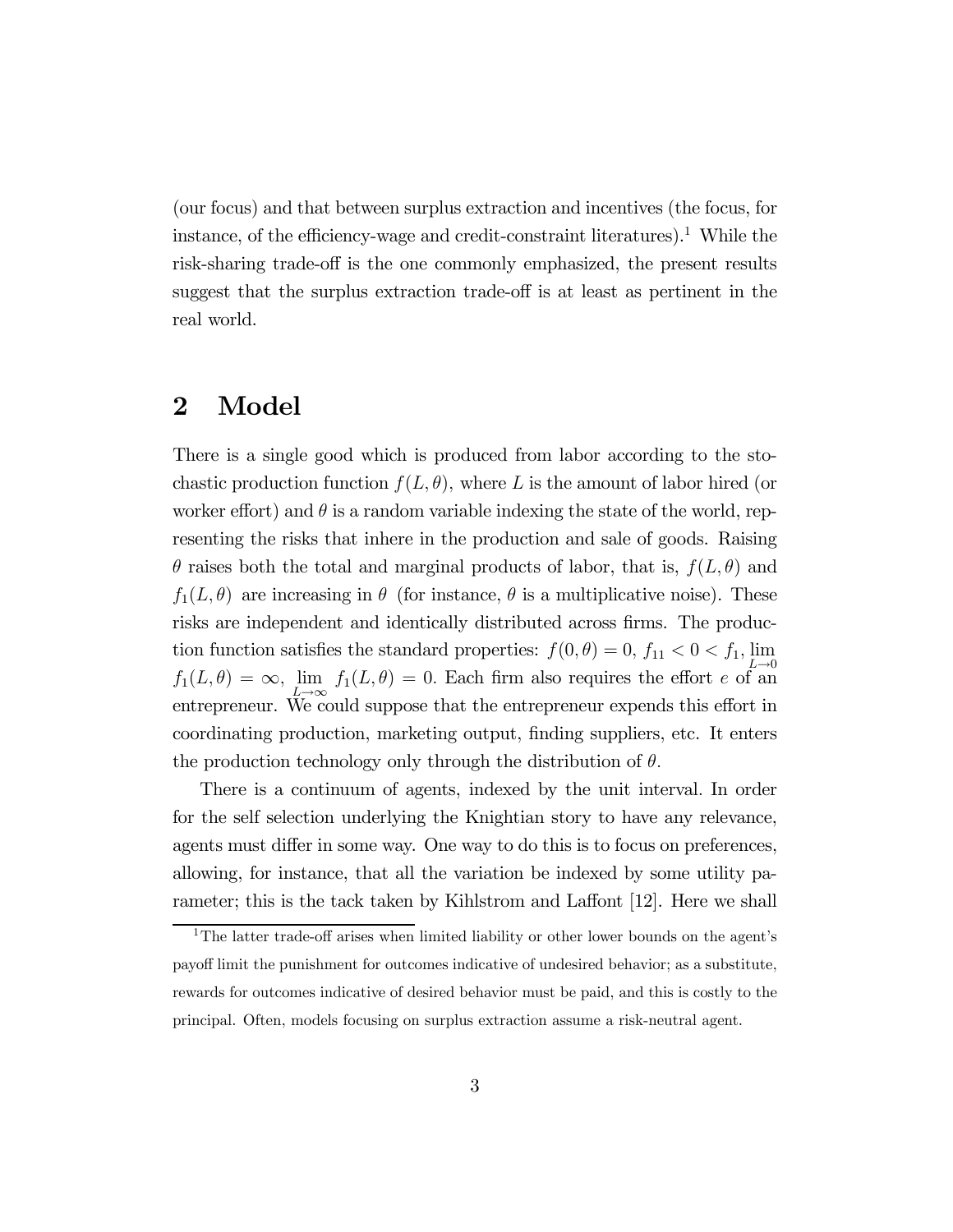follow a special case of this approach, which is to assume that agents have identical preferences and vary instead in some other characteristic, namely initial wealth. Since standard assumptions, such as decreasing absolute risk aversion, then place restrictions on the relationship between risk attitudes and marginal incentives, this approach has the advantage of generating additional testable implications almost for free.

Thus, let all agents have identical preferences represented by the von Neumann-Morgenstern utility  $u(y) - e$ , where  $y \ge 0$  is realized income and e is the effort expended. The income utility  $u(\cdot)$  has the usual properties:  $u' > 0 > u''$  with decreasing absolute risk aversion (i.e.,  $u'''u' > (u'')^2$ ). In order to ensure that only risk sharing is at issue here, it is convenient to assume that  $u(\cdot)$  is unbounded below.<sup>2</sup> Agents vary in the amount of initial assets or wealth a, the distribution of which is exogenous. An agent may choose one of two occupations in which to expend his effort: either he can become a worker, earning a sure wage w (so that his income is  $a + w$ ), or he can be an entrepreneur, hiring L units of labor and earning the residual profit from production, which we denote  $y(\theta)$ . Note that in general the amount of labor that an entrepreneur wishes to hire could depend not only on the wage, but also on his characteristics, which in this case are limited to his wealth a.

Make the following assumptions on  $L, \theta$ , and  $e$ : entrepreneurs may hire any nonnegative amount of labor,  $\theta$  is drawn from a finite set, and e is a binary

<sup>&</sup>lt;sup>2</sup>This is a standard condition (see e.g. Grossman and Hart  $[8]$ ) that ensures that no nonnegativity constraints on income bind at an optimum, which in turn purifies the model of any surplus extraction effect (in the usual formulation of the principal-agent model where the principal offers the contract, it guarantees that the agent's participation constraint binds).

It also effectively lets us ignore financing issues (i.e., we assume entrepreneurs always have enough income ex-post to pay their workers; with utility unbounded below, this will never be a problem), so that we can focus purely on the role of risk aversion in the occupational choice.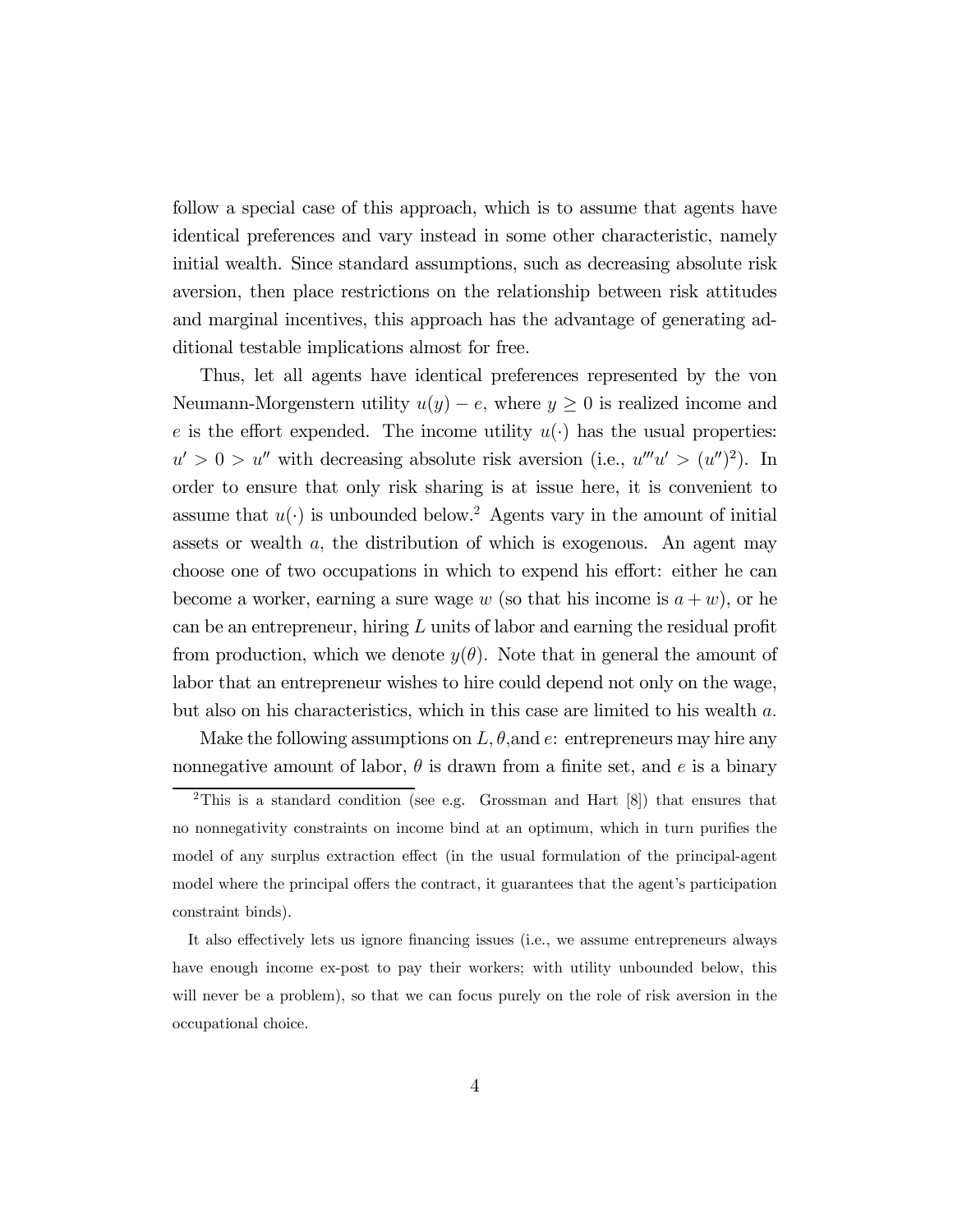variable taking values in  $\{0, 1\}$  (the last assumption allows us to abstract from issues having to do with how effort levels might also change with parameters of the model; the independence of the effort cost function from occupation facilitates focus on risk bearing as the determinant of occupational choice). Denote by  $q(\theta)$  the probability of  $\theta$  when  $e = 1$  and  $p(\theta)$  when  $e = 0$ ;  $q(\cdot)$  stochastically dominates  $p(\cdot)$  and the two distributions have common support. We assume throughout that it is optimal for both workers and entrepreneurs to set their effort levels equal to 1.

Each agent takes the wage  $w$  as given and chooses the occupation which gives him the higher utility, taking into account any incentive compatibility constraints that may apply. Competitive equilibrium in this economy consists of a partition of the set of agents into a set of workers and a set of entrepreneurs, and a wage  $w$  such that the total demand for workers, given the wage, is equal to the total supply. Our main concern here is with characterizing equilibrium, especially this partition (see Kihlstrom and Laffont [12] for a more formal definition of equilibrium and a treatment of existence).<sup>3</sup>

### 3 No Insurance for Entrepreneurs

This is the case considered in the literature. It is convenient to represent the indirect utility of an agent as a function of his wealth and occupation; let  $V_E(a)$  be the utility achievable by an agent with wealth a if he becomes

$$
\int_{A_W} d\eta(a) = \int_{A_E} L(w;a) d\eta(a).
$$

<sup>3</sup>For completeness, we offer a slightly less general definition which is valid if the distribution of initial wealth is represented by an atomless measure  $\eta(a)$ . Suppose an entrepreneur with wealth a demands  $L(w; a)$ . An equilibrium is then a partition of the wealth interval into sets  $A_E$  and  $A_W$  such that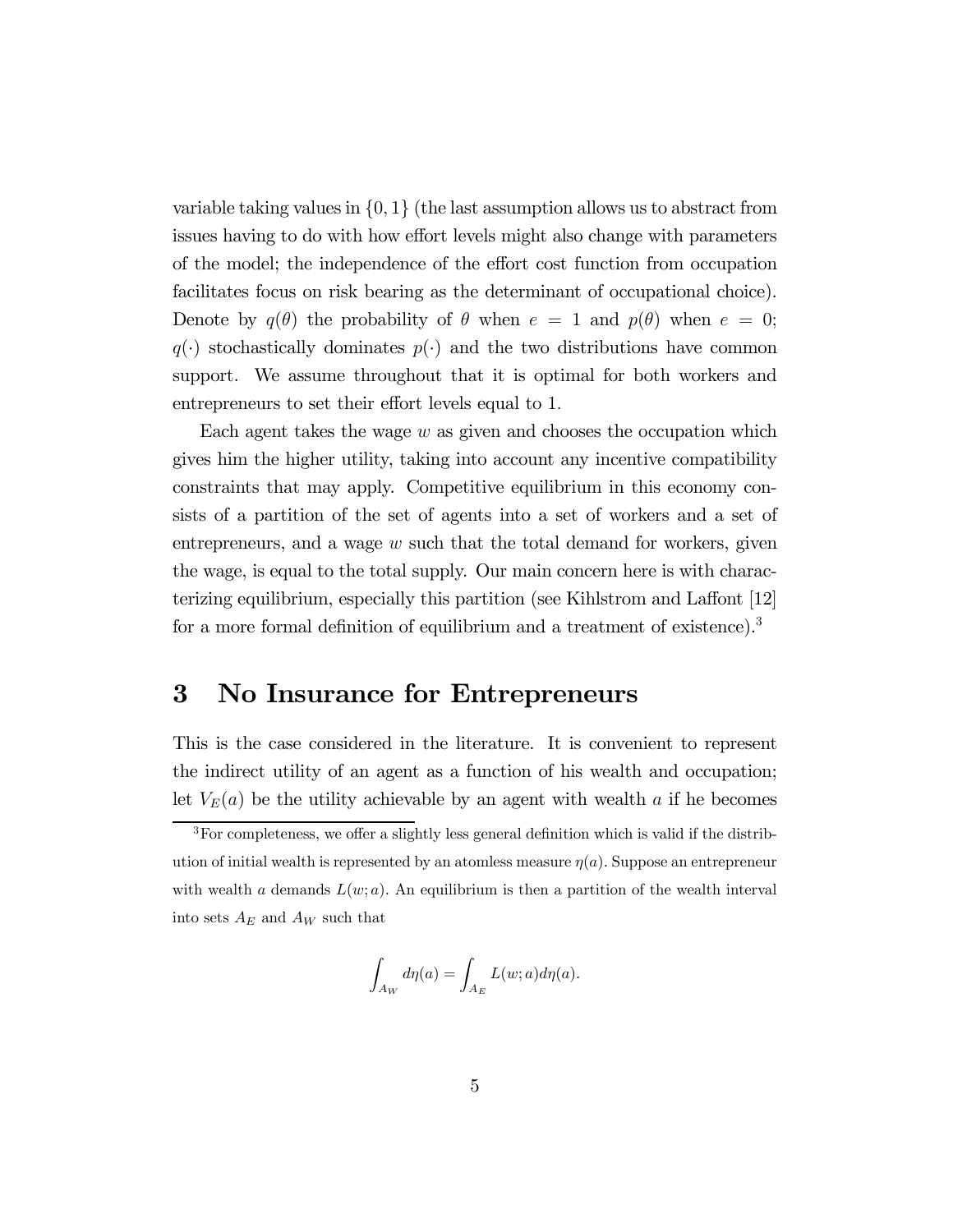an entrepreneur, and  $V_W(a)$  be the utility he achieves as a worker. Since by assumption, being a worker is safe, he obtains the income  $w+a$ , and  $V_W(a) =$ u(w+a)−1. Denote by y(θ) the income of an entrepreneur in state θ. In the absence of any insurance for entrepreneurs, we have  $y(\theta) = f(L, \theta) - wL + a$ and  $V_E(a) = \max_{L} E|_{e=1} \{ u(f(L, \theta) - wL + a) \} - 1$  (we assume that it is always optimal for the entrepreneur to set  $e = 1$ , where the expectation is taken with respect to the distribution of  $\theta$ , conditional on effort being set at 1.

When contemplating becoming an entrepreneur, an agent will choose  $L$  to maximize his expected utility, taking as given the wage  $w$ . Since a larger firm will generate a larger spread among the possible output realizations, we might expect that entrepreneurs will attempt to self-insure by varying the sizes of their firms. Indeed, it is easy to show that the wealthier – and therefore the less risk averse – an entrepreneur, the larger will be his firm: the argument, provided in the Appendix, is a standard one from the theory of portfolio choice, and depends on the assumptions of decreasing risk aversion and on the properties of the production function stated above. Since the expected profit  $E|_{e=1}\{f(L,\theta) - wL\}$  is increasing when L is below its first-best level, it follows that entrepreneurs' profits are increasing in wealth. This model therefore captures the old idea that profits are a return to risk-bearing. It also provides an account for the observation that firms in the same industry vary in size.

In equilibrium there is a wealth level  $\bar{a}$  at which an agent is indifferent between the two occupations (since  $V_W(a)$  and  $V_E(a)$  are continuous functions of a, if there were no such  $\bar{a}$ , everyone would prefer one of the occupations, which cannot be an equilibrium). We now argue that this point is unique, and that all agents who become workers are below  $\bar{a}$ , while all entrepreneurs are above it. To see this, note that at  $\bar{a}$ ,  $u(\bar{a}+w) = E|_{e=1}\{u(f(L(w,\bar{a}), \theta)$  $wL(w, \bar{a}) + \bar{a}$ , that is, the worker's income w is the certainty equivalent of the entrepreneur's income  $f(L(w, \bar{a}), \theta) - wL(w, \bar{a})$  for this marginal agent. Consider an agent with wealth  $a'$  slightly greater than  $\bar{a}$ , and suppose she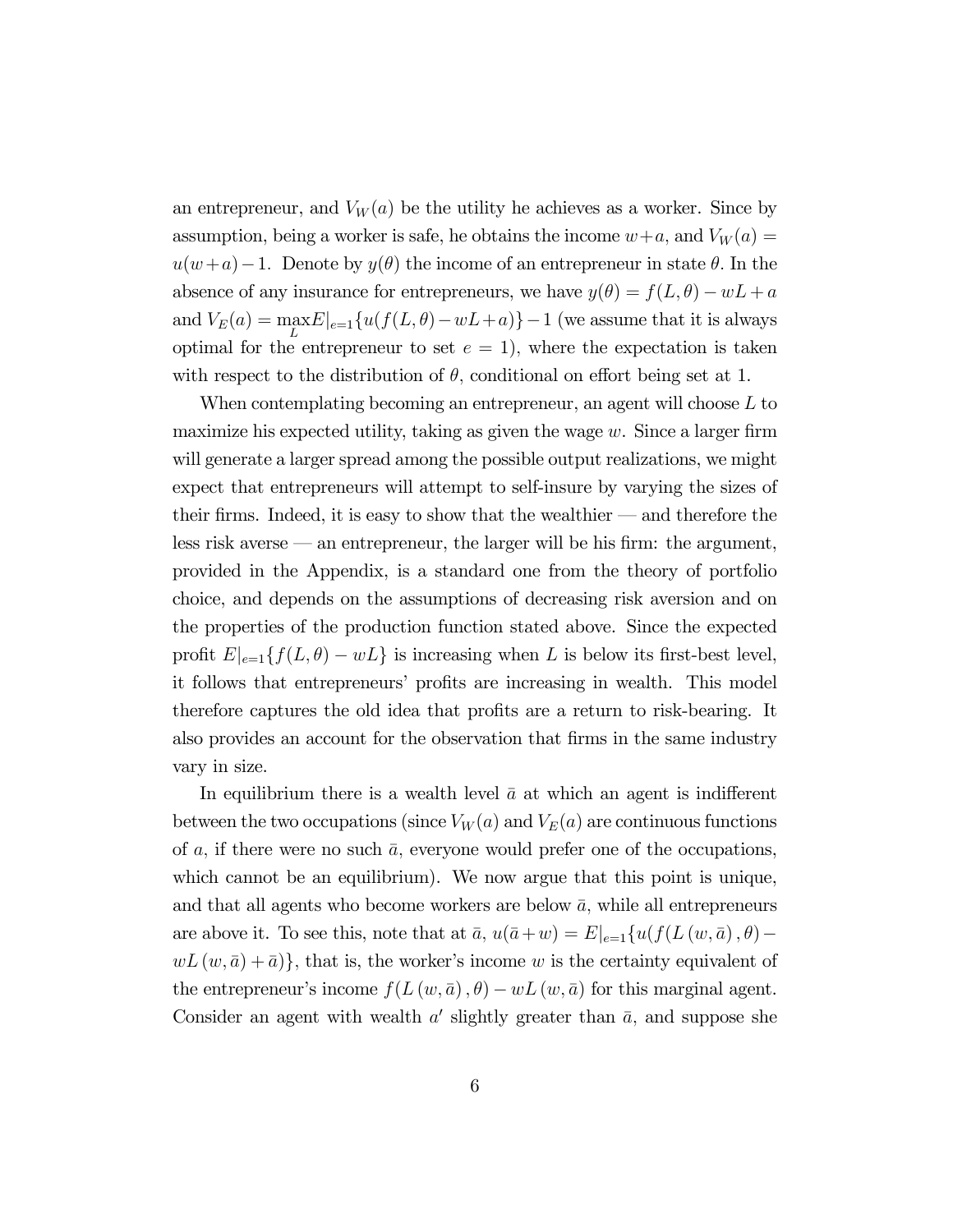contemplated being an entrepreneur using the same amount of labor as the agent with  $\bar{a}$ : since the agent with a' is less risk averse than the agent with  $\bar{a}$ , she strictly prefers the lottery (i.e. the entrepreneur's income) to the worker's safe income; since as an entrepreneur agent  $a'$  would typically choose some level of L different from that chosen by  $\bar{a}$ , she prefers entrepreneurship all the more strongly. This argument implies that  $V_E(a)$  cuts  $V_W(a)$  from below wherever they are equal (in other words,  $V'_E(\bar{a}) > V'_W(\bar{a})$ ), and so  $\bar{a}$  is unique.

To summarize, we have the following results, which are virtually the same as those in Kihlstrom and Laffont [12]:

**Proposition 1** When entrepreneurs cannot insure, in competitive equilibrium

(a) Firm size  $-$  as measured by the amount of labor demanded  $-$  and expected profit increase with the entrepreneur's initial wealth;

(b) There exists a wealth level  $\bar{a}$  such that all workers have wealth at most  $\bar{a}$  and all entrepreneurs have wealth at least  $\bar{a}$ .

# 4 The Second-Best Economy with Moral Hazard

Proposition 1 makes the empirically plausible predictions that wealthy agents will tend to become entrepreneurs and poor ones workers, and accounts for variations in firm size according to the risk preferences of their owners. But observe that even though entrepreneurs are less risk averse than workers, they are still risk averse, and would be better off if they could share risks, say through a stock market. The model of the previous section has arbitrarily excluded them from engaging in these contracts. In this section, we consider one possibility for an improved risk sharing arrangement, one which nonetheless leaves some risks for entrepreneurs to bear.

There are, of course, several reasons why entrepreneurs might bear some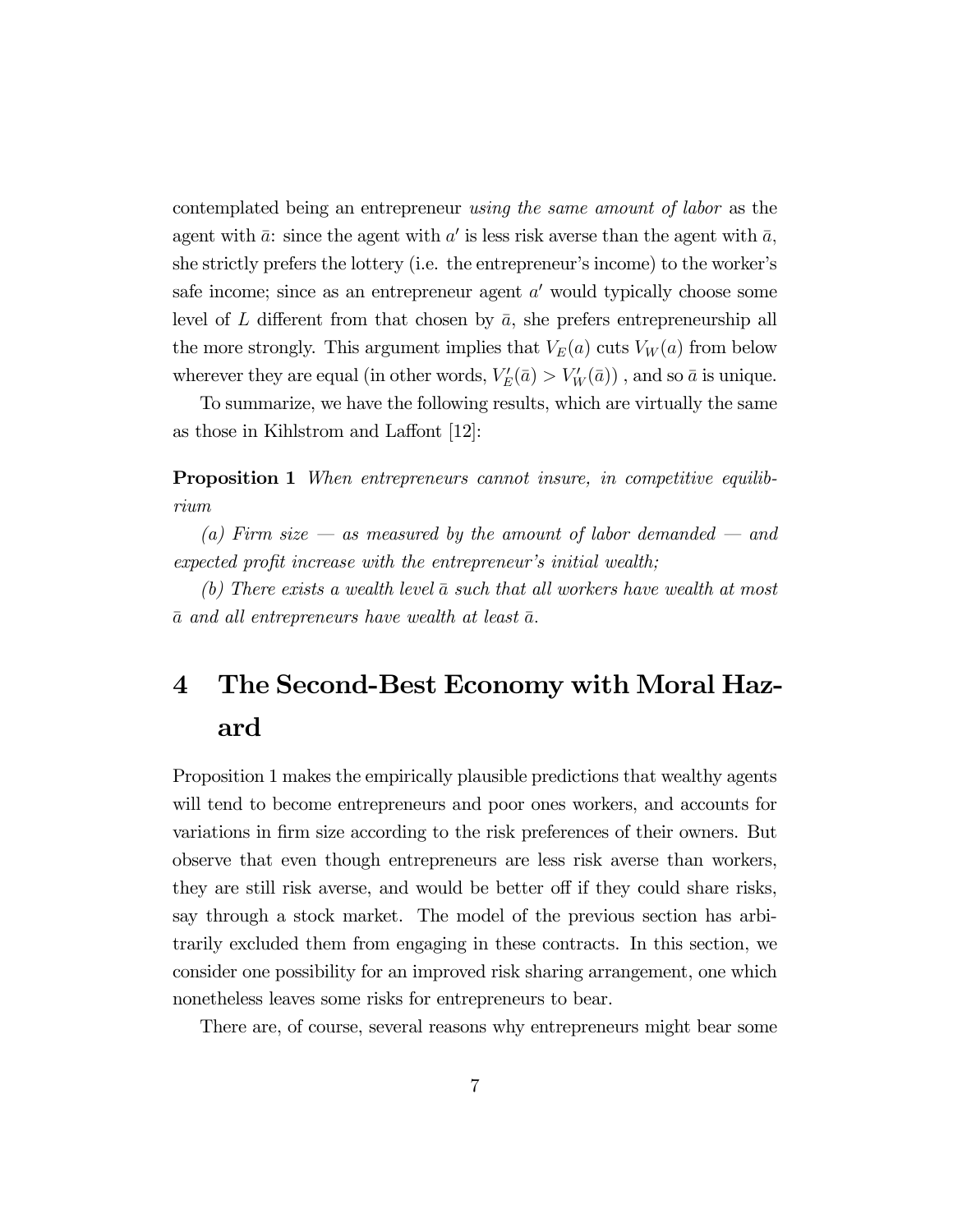$(i*diosyncratic*)$  risk. Predominant among them is moral hazard  $-$  the entrepreneur's activities are not verifiable to the outside world. We shall now consider the optimal risk-sharing arrangement when the entrepreneur's effort is not observable (workers' effort and the level of  $L$  is assumed to be verifiable, however).

Assuming free entry into the insurance market and that each entrepreneur's contract satisfies incentive compatibility, the optimal risk sharing scheme can be written as a function  $y(\theta)$  which satisfies

$$
\max_{y(\theta),L} \sum q(\theta)u(y(\theta)) - 1\tag{1}
$$

s.t. 
$$
\sum q(\theta)y(\theta) \le \sum q(\theta)f(L,\theta) - wL + a
$$
 (2)

$$
\sum q(\theta)u(y(\theta)) - 1 \ge \sum p(\theta)u(y(\theta)).
$$
\n(3)

(We continue to assume that  $e = 1$  is optimal; if it were not, then full insurance would always be possible, making entrepreneurship as safe as working.) Let  $\hat{V}_E(a)$  denote the value of this problem and  $(\hat{y}(\theta), \hat{L})$  its solution. At an optimum, both constraints bind: that (3) does is a standard result in the principal-agent literature (e.g. Bolton and Dewatripont [4]). As for (2), if it did not bind, it would be possible to raise the  $y(\theta)$  in such a way as to increase utility by the same amount in each state. This in turn raises the payoff without affecting (3), a contradiction. Let us now examine properties of the solution in somewhat greater detail.

The first observation to make is that, regardless of initial wealth (or risk attitude), all entrepreneurs will choose the same size of firm  $\hat{L}(w)$ , namely that which maximizes  $\sum q(\theta) f(L, \theta) - wL$  (following the argument in the previous paragraph, increasing the expected profit, thereby relaxing (2), allows the entrepreneur to raise his payoff).<sup>4</sup> Immediately, then, we have a depar-

<sup>&</sup>lt;sup>4</sup>The demand function  $\hat{L}(w)$  is the same as that in the first-best economy; however,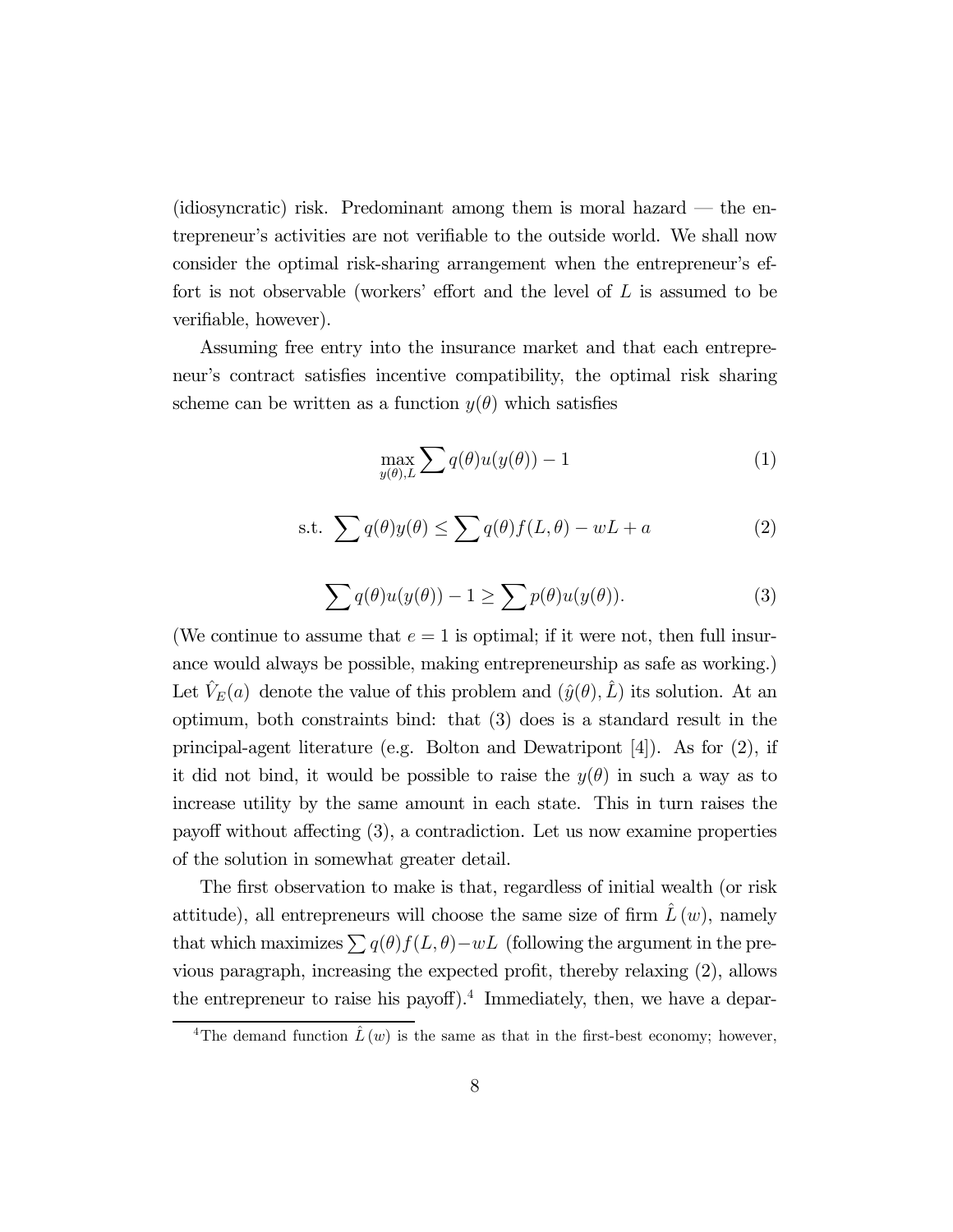ture from the closed-market formulation considered in the previous section. Expected profits are also independent of the entrepreneur's wealth.

We shall also use the following

**Lemma 2** Let  $\hat{V}_E(a)$  be the value function for problem (1). Then

$$
\frac{1}{\hat{V}'_E(a)} = \sum q(\theta) \frac{1}{u'(\hat{y}(\theta))}
$$
(4)

**Proof.** Let  $\alpha$  and  $\beta$  denote the multipliers on the constraints (2) and (3) respectively (as we pointed out above, they both bind at an optimum). The first-order condition with respect to  $y(\theta)$  can be written

$$
\frac{q(\theta)}{\alpha} = \frac{q(\theta)}{u'(\hat{y}(\theta))} - \frac{\beta}{\alpha}(q(\theta) - p(\theta));
$$

adding over  $\theta$  gives

$$
\frac{1}{\alpha} = \sum q(\theta) \frac{1}{u'(\hat{y}(\theta))}.
$$

Noting from the envelope theorem that  $\hat{V}'_E(a) = \alpha$  completes the argument.

This result holds even if the there are many effort levels, provided utility is additively separable in income and effort: the same proof applies with only minor modification. It simply states that at an optimal contract, the marginal cost of providing the expected utility  $V_E(a)$  to the entrepreneur (the left-hand side) is equal to the expected marginal cost of providing him with utility  $u(\hat{y}(\theta))$  in each state (right-hand side; recall that the cost in terms of output of raising utility a small amount from  $u(y(\theta))$  is  $\frac{1}{u'(y(\theta))}$ . A related result appears in Rogerson [23].

in the second-best equilibrium, the wage will be smaller, and the firms larger and fewer, than in the first-best.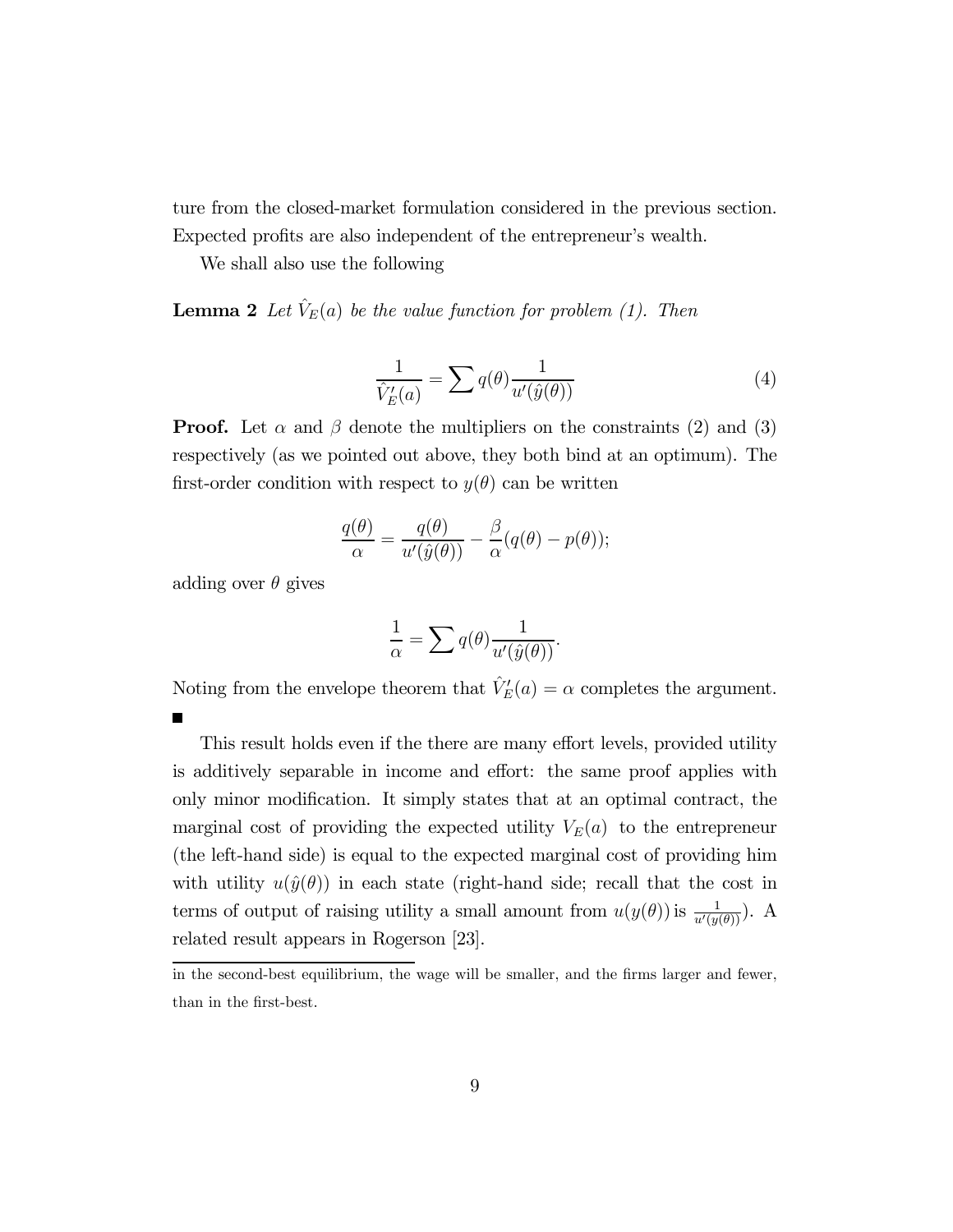## 4.1 Occupational Self-Selection in the Second-Best Economy

We have already noted one departure of the second-best scheme from the closed-market scheme, namely the absence of a scale effect. We now show that there is likely to be a second departure, namely in the way agents selfselect into occupations.

Make one additional restriction on the income utility:

**Condition 3** There is a strictly convex function  $h : \mathbb{R} \to \mathbb{R}_+$  such that

$$
\frac{1}{u'(x)} = h(u(x)).
$$

The role of this assumption will be discussed below. Suffice for now to say that it is satisfied by a broad class of utility functions; all utilities in the constant-relative-risk aversion (CRRA) class  $\frac{x^{1-\sigma}}{1-\sigma}$  with  $\sigma > 1/2$  satisfy it (indeed, with CRRA, the condition is automatically entailed in the requirement that  $u(\cdot)$  is unbounded below, for then  $\sigma \geq 1$ ).

Once again the strategy is to compare the slopes of the value functions for the two occupations at a point of indifference between them. Just as in the case with no insurance, equilibrium entails that such a point exists; call it  $\hat{a}$ . Since for an agent with  $\hat{a}$ , being a worker and expending a unit of effort generates the same utility as being a (risk-bearing) entrepreneur and expending a unit of effort, we have

$$
u(w + \hat{a}) = \sum q(\theta)u(\hat{y}(\theta)).
$$

In other words, for the marginal agent, the worker's income is the certainty equivalent of the entrepreneur's. The well-known theorem of Arrow and Pratt tells us that anyone who is less risk averse than a consumer with utility function  $u(\cdot)$  will strictly prefer the entrepreneur's income lottery. In other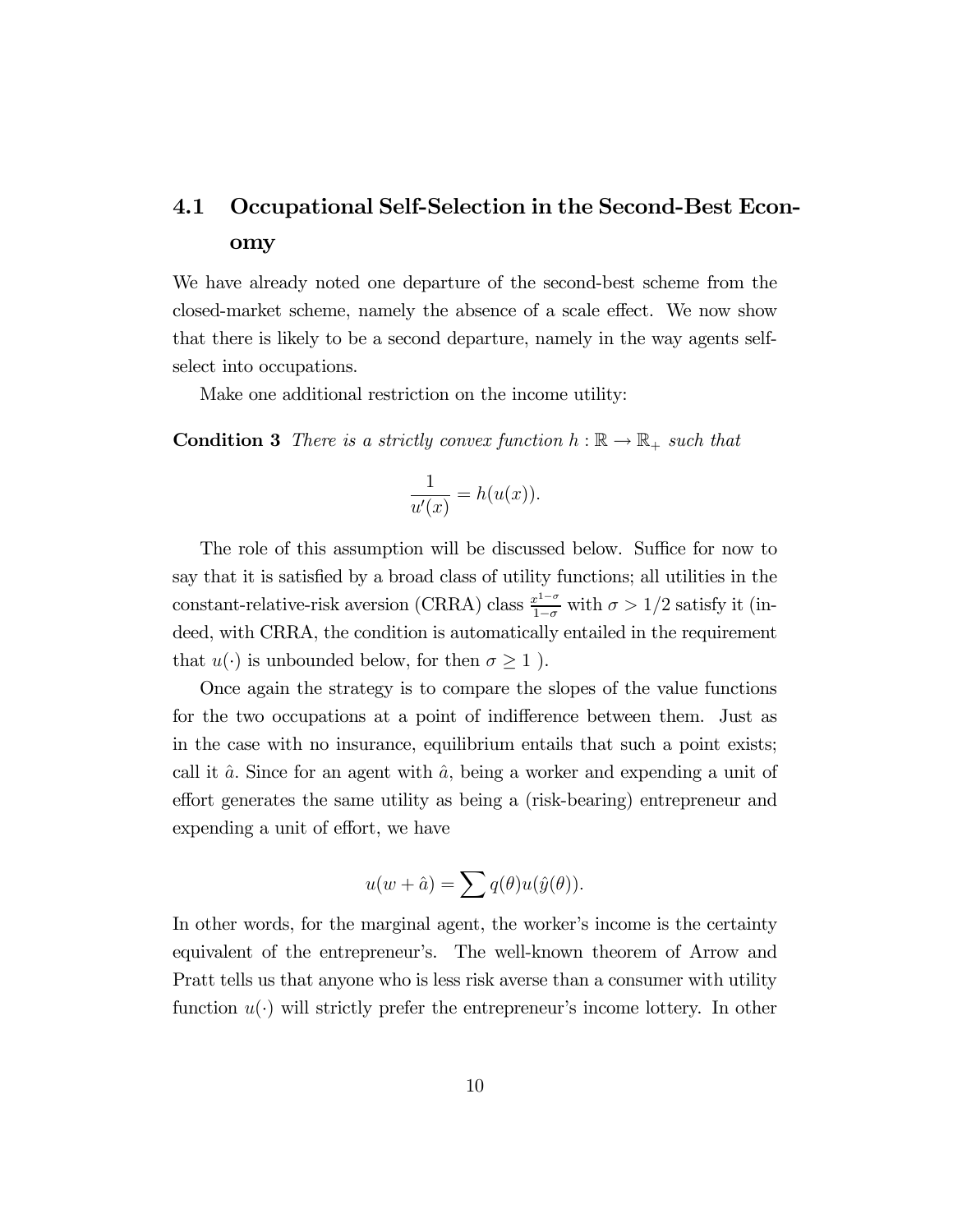words, for any strictly convex increasing  $h(\cdot)$ ,

$$
h(u(w + \hat{a})) < \sum q(\theta)h(u(\hat{y}(\theta))).
$$

But under Condition 3,  $1/u'(\cdot) = h(u(\cdot))$  for some such  $h(\cdot)$ ; thus,

$$
\frac{1}{V'_W(\hat{a})} = \frac{1}{u'(w+\hat{a})} < \sum q(\theta) \frac{1}{u'(\hat{y}(\theta))} = \frac{1}{V'_E(\hat{a})}.\tag{5}
$$

(The first equation follows trivially from the definition of  $V_W$ , and the second is from Lemma 2.) Thus we have

$$
V'_W(\hat{a}) > V'_E(\hat{a}),
$$

and we conclude that in the equilibrium of the second-best economy entrepreneurs are poorer than workers.

The principal properties of equilibrium in the second-best economy are summarized in

#### **Proposition 4** In a second-best equilibrium:

(a) Both firm size and expected profit are independent of the entrepreneur's initial wealth;

(b) There exists a wealth level  $\hat{a}$  such that all entrepreneurs have wealth at most  $\hat{a}$  and all workers have wealth at least  $\hat{a}$ .

What this proposition shows is that the Knightian theory, when pushed to a reasonable standard of theoretical consistency, predicts that quite commonly we should find that the poor hiring the rich. The empirical implausibility of this result calls into question theories that view the primary determinant of who becomes an entrepreneur to be risk attitudes and the primary function of the entrepreneur as an insurer of workers. In particular, it seems that the evidence suggests that the risk-sharing-versus-incentives-trade-off is not the primary one operating in the occupational choice between entrepre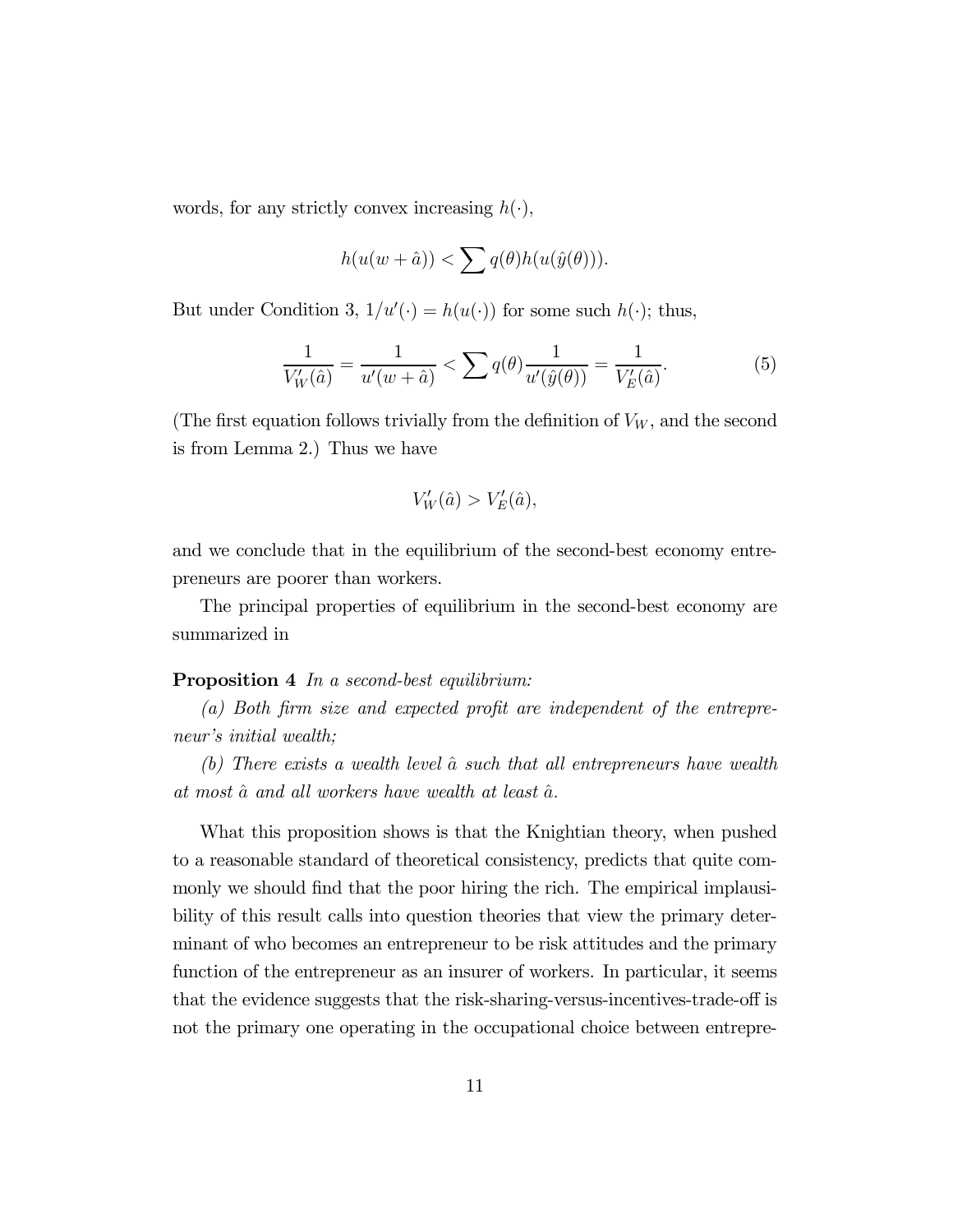neur and worker.

#### 4.2 Analysis of the Main Result

Why the difference in predictions about the occupational choice? Some intuition for the result is contained in the following proposition, which states that as an entrepreneur's wealth increases, he needs to bear more risk in order to remain incentive compatible.5

**Proposition 5** Let  $v(a)$  be the variance of the least-risk contract satisfying the binding forms of  $(2)$  and  $(3)$ , i.e.

$$
v(a) = \min_{y(\theta)} \sum q(\theta) [y(\theta) - \sum q(\theta)y(\theta)]^2
$$
  
s.t. 
$$
\sum q(\theta)y(\theta) = \sum q(\theta)f(\hat{L}(w), \theta) - w\hat{L}(w) + a
$$
  

$$
\sum q(\theta)u(y(\theta)) - 1 = \sum p(\theta)u(y(\theta)).
$$

Then  $v'(a) > 0$ .

**Proof.** Let  $\gamma$  be the multiplier on the first constraint and  $\delta$  be the multiplier on the second. Then the envelope theorem tells us that  $v'(a) = -\gamma$ . We need only show that  $\gamma < 0$ . The first-order condition for this problem can be written

$$
2\frac{q(\theta)(y(\theta) - X)}{u'(y(\theta))} = -\frac{\gamma q(\theta)}{u'(y(\theta))} + \delta(q(\theta) - p(\theta)),
$$

where  $X \equiv \sum q(\theta) f(\hat{L}(w), \theta) - w\hat{L}(w) + a$ . Adding over  $\theta$  yields

$$
2\sum \frac{q(\theta)(y(\theta) - X)}{u'(y(\theta))} = -\gamma \sum \frac{q(\theta)}{u'(y(\theta))}.
$$

<sup>5</sup>Subject, of course, to the well-worn caveat that increases in variance do not necessarily entail increases in risk in the sense of second-order stochastic dominance.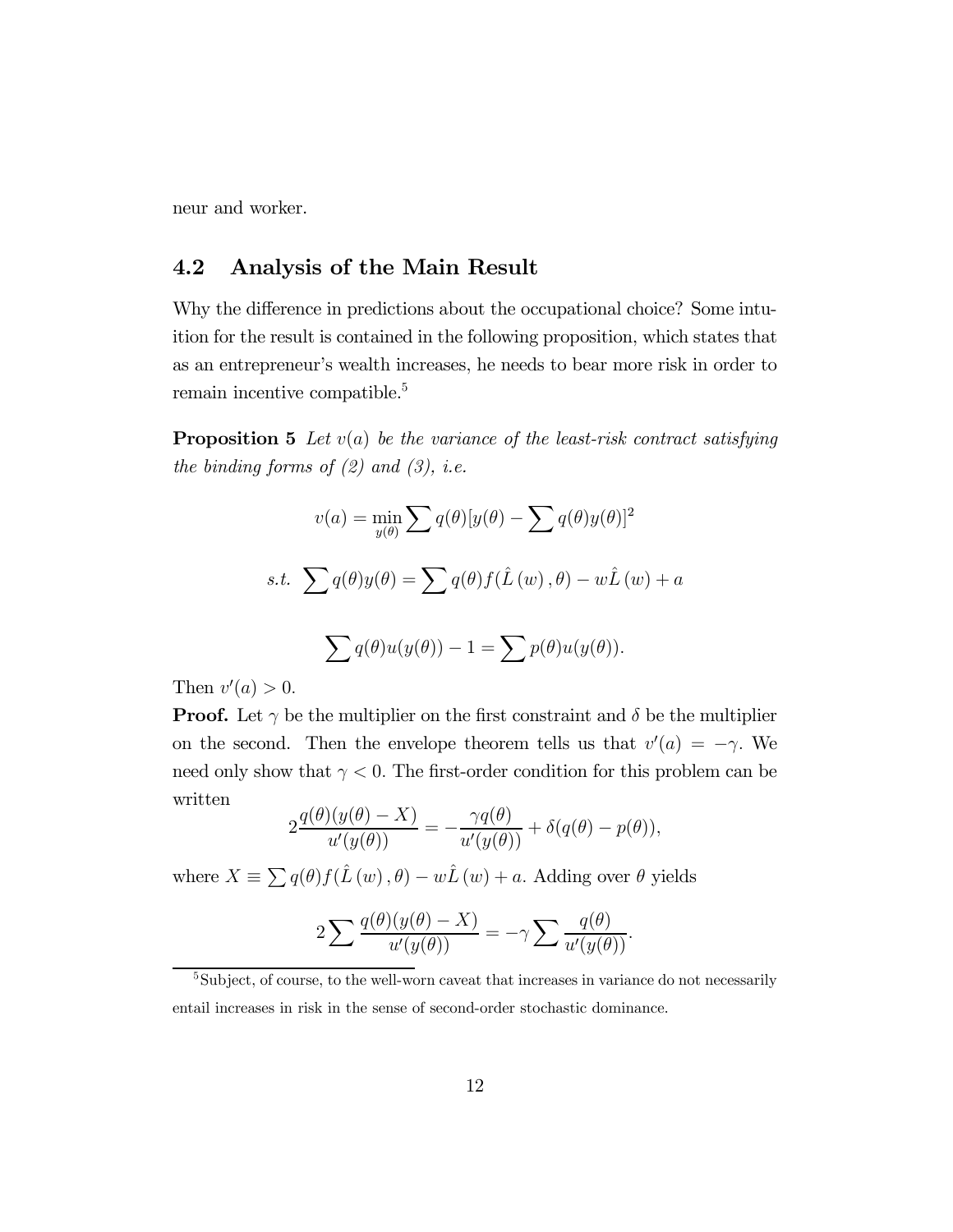Thus  $\gamma$  is negative if and only if  $\sum \frac{q(\theta)(y(\theta)-X)}{u'(y(\theta))} > 0$ . Now, for all  $\theta$  such that  $y(\theta) > X$ , we have, by concavity of  $u(\cdot)$ ,  $\frac{q(\theta)(y(\theta)-X)}{u'(y(\theta))} > \frac{q(\theta)(y(\theta)-X)}{u'(X)}$ ; similarly, for all  $\theta$  such that  $y(\theta) < X$ , we also have  $\frac{q(\theta)(y(\theta)-X)}{u'(y(\theta))} > \frac{q(\theta)(y(\theta)-X)}{u'(X)}$ . Therefore,  $\sum \frac{q(\theta)(y(\theta)-X)}{u'(y(\theta))} > \sum \frac{q(\theta)(y(\theta)-X)}{u'(X)} = 0.$ 

Observe that the only properties (besides differentiability) of the utility used in the proof are that  $u(\cdot)$  is increasing and concave — in particular, no third-derivative conditions are required.<sup>6</sup> The intuition for the result is very simple: at low wealth levels the income utility is very steep, so a small spread among the  $y(\theta)$ , when weighted by the different distributions  $q(\cdot)$  and  $p(\cdot)$ , will be enough to maintain a utility differential that will offset the cost of effort. As the income utility flattens, the spread in incomes must be increased in order to maintain the differential. Thus, wealthy agents need to bear more risk.

It is this increasing risk effect, which is not present in the closed market case, where the required risk for a given size of firm (as opposed to the chosen risk which changes because the firm size does) is constant, that leads to the result in Proposition 4. If the risk increases fast enough, compared to the rate at which risk aversion decreases, then the first effect dominates.

Now we can understand the role of Condition 3. It is essentially a requirement that risk aversion not decline too quickly (relative to the rate at which marginal utility does) and therefore guarantees that this trade-off goes at the right speed: denoting absolute risk aversion by  $\rho$  and its derivative by  $\rho'$ , an equivalent way to write the condition is  $\frac{\rho'}{\rho} > 2\frac{u''}{u'}$ .<sup>7</sup>

 $6$ The result is also valid for multiple effort levels, at least if the "first-order approach" is valid (almost exactly the same proof applies), in which case it is properly interpreted to say that the amount of variance needed to implement a given effort level is increasing in the agent's wealth.

<sup>7</sup> In fact, this condition has appeared in the literature before, albeit in a different context. It is among the suite of conditions provided by Jewitt [10] to justify use of the first-order approach.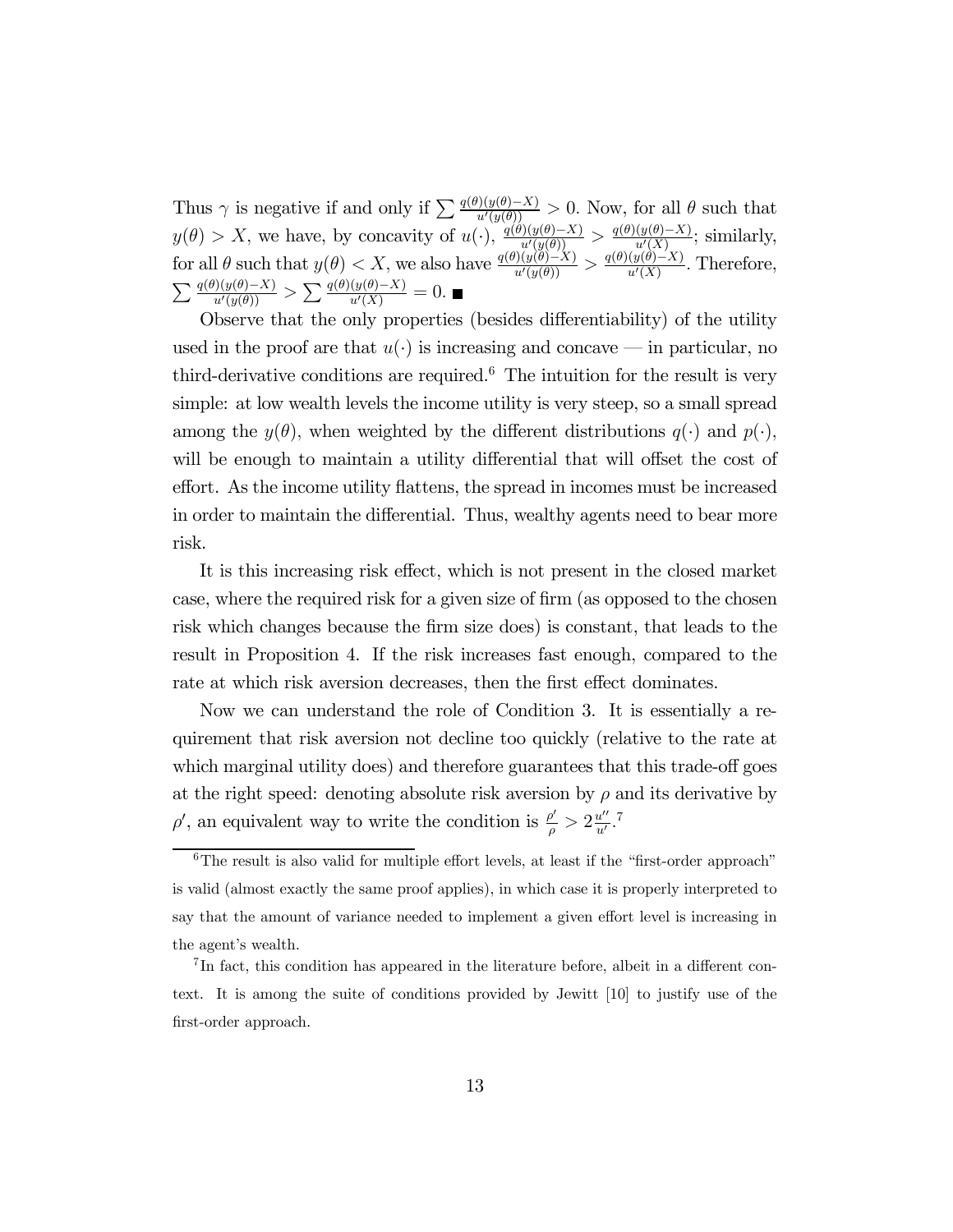Meanwhile, recall that the nonnegative profit condition permits the entrepreneur to choose the first-best scale for her firm. In a first-best world, of course, the entrepreneur would have the entire half-space from which to choose; here she is confined to a (full-dimensional ) subset of that set. Moral hazard doesn't really cause markets to close so much as it leaves them "halfopen."

#### 4.3 Monitoring and Task Assignment

Lemma 2 has other implications. Consider for instance the standard Principal-Agent setting in which the agent is now interpreted as an employee and the principal is a firm. We are interested in how the firm will choose the level of monitoring it applies to the worker.

To model this, assume that there is a family of monitoring technologies indexed by  $m$ . Continue to assume that a worker can choose from among two effort levels with probability distributions  $q$  and  $p$ . We assume that higher m implies a higher level of monitoring, i.e., that the higher is  $m$ , the more efficient is the information system  $\{q(\theta, m), p(\theta, m)\}$ .<sup>8</sup> For a fixed level of m and a worker whose outside option yields utility  $\underline{u}$ , the firm minimizes the cost of a worker  $C(\underline{u}, m)$ , i.e.

$$
C(\underline{u}, m) \equiv \min_{y(\theta)} \sum q(\theta, m)y(\theta)
$$
  
s.t. 
$$
\sum q(\theta, m)u(y(\theta)) - 1 \ge \underline{u}
$$
  

$$
\sum q(\theta, m)u(y(\theta)) - 1 = \sum p(\theta, m)u(y(\theta)).
$$

First observe that Lemma 2 applies to this problem and can be written

<sup>8</sup>Several rankings of information systems have been studied in the incentive literature (see, e.g. Holmström [9] or Kim [13]). For present purposes, it does not matter which we use.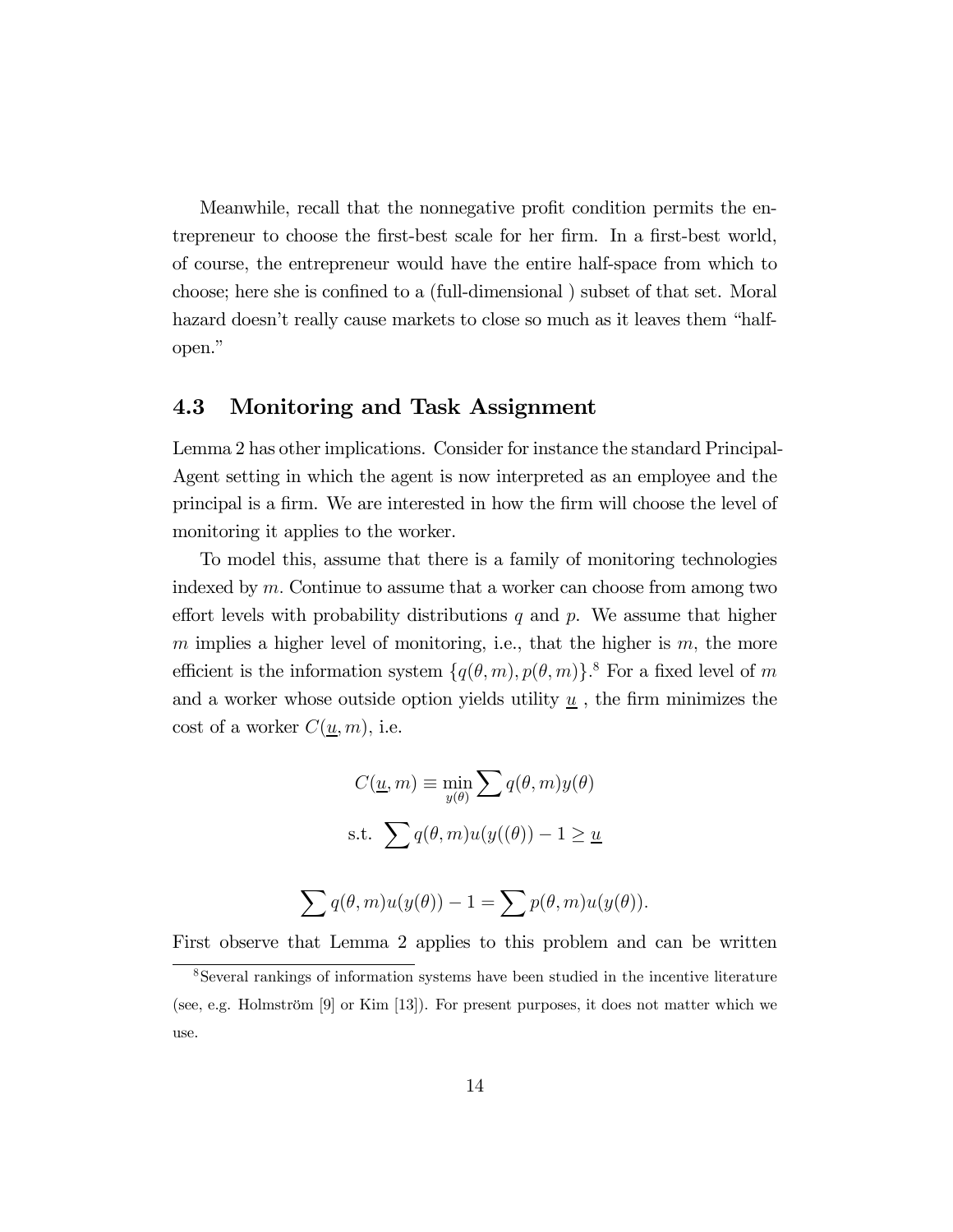$\frac{\partial C(\underline{u},m)}{\partial \underline{u}} = \sum \frac{q(\theta,m)}{u'(y(\theta))}$ . More efficient information implies that  $C(\underline{u},m)$  is decreasing in m. Moreover, it is clear that  $C(\underline{u}, m)$  is increasing in  $\underline{u}$ : workers with higher outside options receive higher average wages.

The firm has a series of tasks that it is assigning to workers with different outside options. The tasks differ in the observability of the effort expended on them; workers are equally capable at the tasks (more generally, the outside option  $\underline{u}$  is uncorrelated with the worker's cost or the expected revenue generated by the worker at each effort level), and the question is which workers should be assigned to which task. Thus we assume that the tasks are ordered by  $m$  as above. (Alternatively, the firm is choosing the level of costly monitoring to be expended on a worker: more monitoring means a higher level of m.) It is a well-known consequence of the theory of assortative matching that if the firm is trying to minimize its total cost, the worker with the higher <u>u</u> will be assigned to the task with higher m if  $C(\underline{u}, m)$  is submodular in  $(\underline{u}, m)$  (the firm will choose to monitor workers more intensively if they have a higher level of  $u$ .)

Now suppose that  $u(y) = \ln y$ . Then  $1/u' = y$  and it follows that  $\sum \frac{q(\theta, m)}{u'(y(\theta))} =$  $\sum q(\theta,m)y(\theta) = C(\underline{u},m) = \frac{\partial C(\underline{u},m)}{\partial \underline{u}}.$  Thus if  $m > \hat{m}$ , we have  $\frac{\partial C(\underline{u},m)}{\partial \underline{u}}$  $\frac{\partial C(\underline{u},\hat{m})}{\partial \underline{u}}$  which yields

**Proposition 6** If workers have logarithmic utility for income, then workers with higher average wages are assigned to more easily observed tasks and are monitored more intensively.

Although we have shown this to be true in the logarithmic case (i.e. logarithmic utility is sufficient for submodularity of  $C(\underline{u}, m)$ , it certainly holds for a broader class of utility functions; whether it holds for a class as broad as the one satisfying Condition 3 without undue restrictions on the informativeness orderings of the monitoring technologies is a subject for future research.<sup>9</sup>

<sup>&</sup>lt;sup>9</sup>In fact, limiting comparison to a perfectly monitored (therefore safe) task and an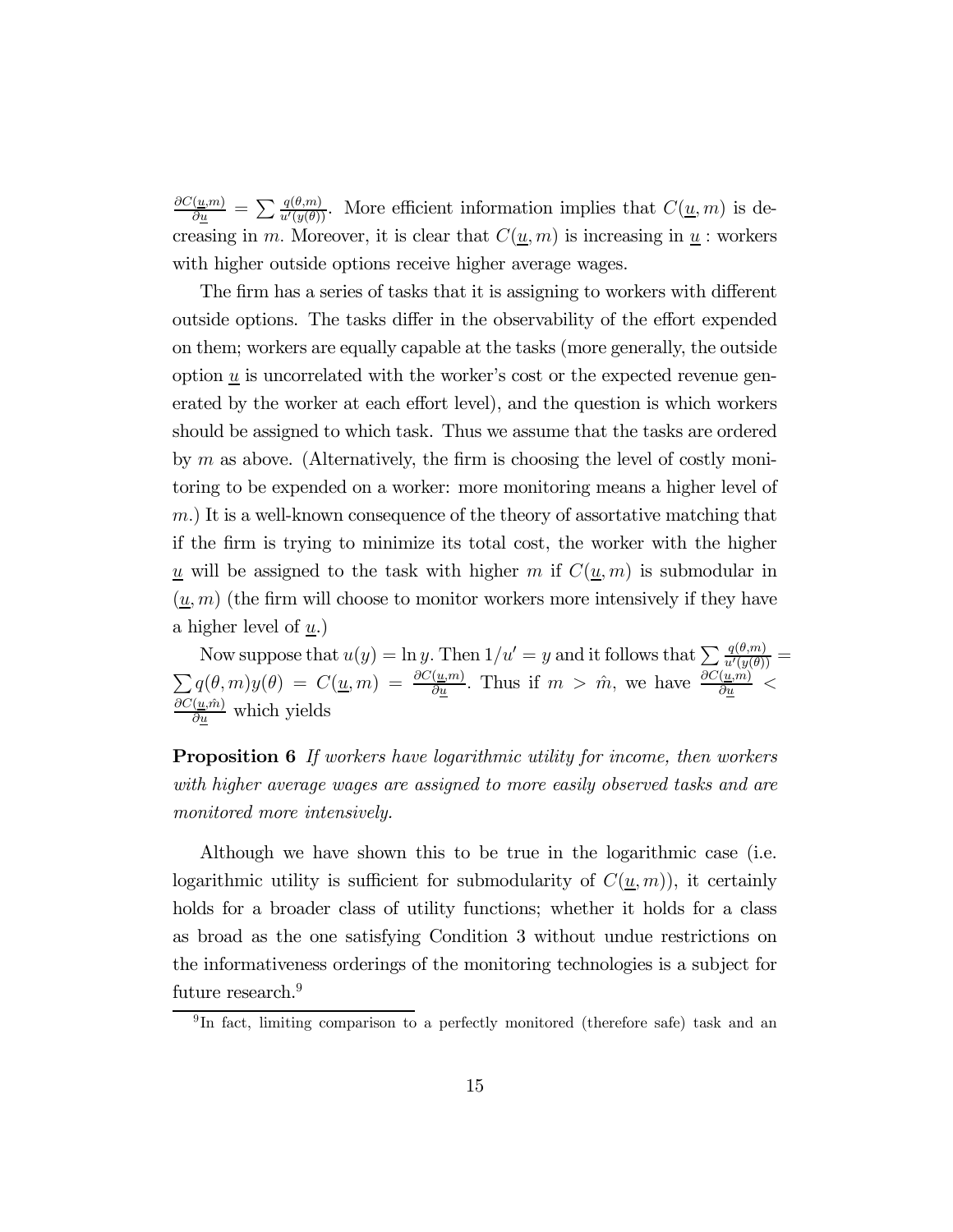While we are somewhat skeptical of the empirical plausibility of either implication of this proposition, there appears to be little systematic evidence on this question (an exception is MacLeod and Parent [18], which does suggest that it is the better paid who are monitored less). The main point is that the result does offer a possible avenue for research on the empirical significance of the risk-sharing/incentives trade-off.

## 5 Discussion

We have examined one prominent interpretation of the Knightian idea that entrepreneurship is a form of risk sharing and profits a return to risk-bearing and have shown that, when properly specified, it can easily lead to implausible predictions. The analysis suggests that alternative approaches are more likely to be useful for understanding entrepreneurship.<sup>10</sup>

imperfectly monitored (risky) one, it is a simple matter to show, along the lines of the proof of Proposition 4, that under Condition 3, the safe task is assigned to workers with  $\underline{u}$  above some threshold, while the risky one is assigned to those below the threshold. In particular, if  $\underline{u}$  is the utility that an agent can get by working for a wage, with variations in  $u$  due to variations in wealth, then one can interpret this model as one of occupational choice between working and entrepreneurship when the market for insurance contracts is monopolized: the occupational outcome preferred by the monopolist would replicate the one in Proposition 4.

 $10<sup>10</sup>A$  couple come to mind. One is based on credit market imperfections (which in turn depend on a property of the agent's payoff quite different from risk aversion, namely whether it is bounded below), which can restore the predictions of Proposition 1, namely that the wealthy bear more risk, tend to be the entrepreneurs, and have larger firms (Banerjee and Newman [2], [3]).

Another looks at "ability" (Lucas [17], Lazear [16]), which is potentially fruitful to the extent that it can be measured and its effects disentangled from skills that might be acquired in the market (the credit market imperfection approach would apply to the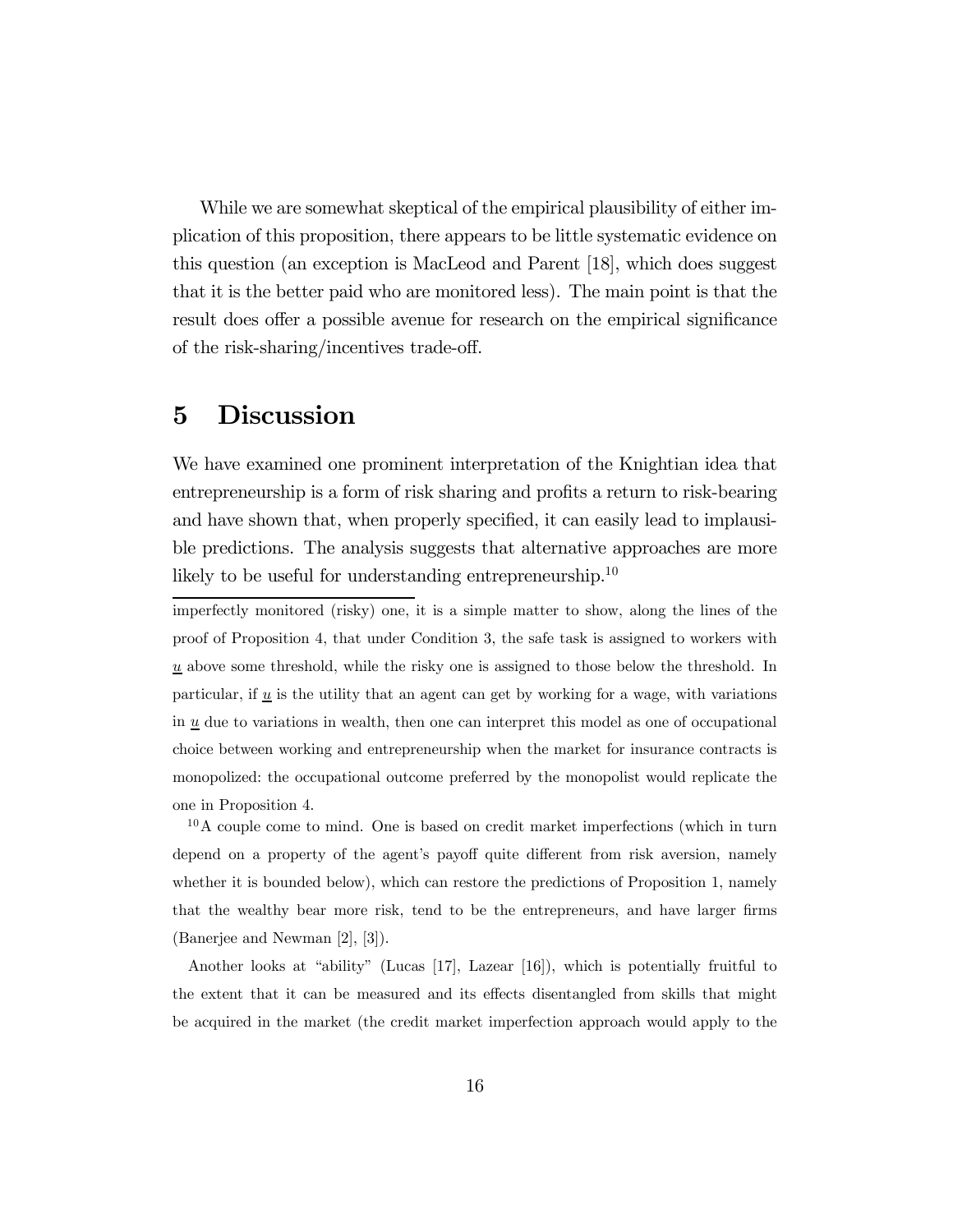This is not to say that the risk-sharing-versus-incentives trade-off is irrelevant in other contexts. For instance, the evidence in Ackerberg and Botticini [1] that wealthy peasants in Renaissance Tuscany were likely to grow relatively safe crops such as cereals, while poor peasants tended toward risky ones such as vines, does square with the model.

More generally, the model underscores the importance of matching or selection effects in the study of contracts and organization. Notice that a straightforward interpretation of Proposition 5 would say roughly that as agents grow wealthier, the amount of risk they bear increases. But Proposition 4, which takes explicit account of the character of agents' outside opportunities (in this case the necessity that at least some of them take the wage contract, which in turn implies the existence of the "marginal" wealth levels  $\bar{a}$  and  $\hat{a}$ ), predicts almost the opposite: while increasing risk occurs over a range of low wealth levels, the overall effect is of an "inverted U," with the rich agents bearing no risk at all.

We turn now to a discussion of robustness of the main result.

#### 5.1 Multiple Effort Levels

In the standard separable-utility specification of the principal-agent model, leisure (i.e. reduction of effort) is a normal good. If one assumes that effort is a continuous variable and that its cost is strictly convex, then as the agent's wealth increases, he will lower his effort, thereby reducing its marginal cost; this in turn weakens the increasing-risk effect which was essential to the poorhire-the-rich result in Proposition 4. One then wonders whether the result is simply a consequence of the two-effort level formulation we have used.

There are two approaches to this question. First, we could try to characterize equilibria of a multiple-effort-level version of the model explicitly. In general, this appears to be a difficult exercise. We do have an example in latter).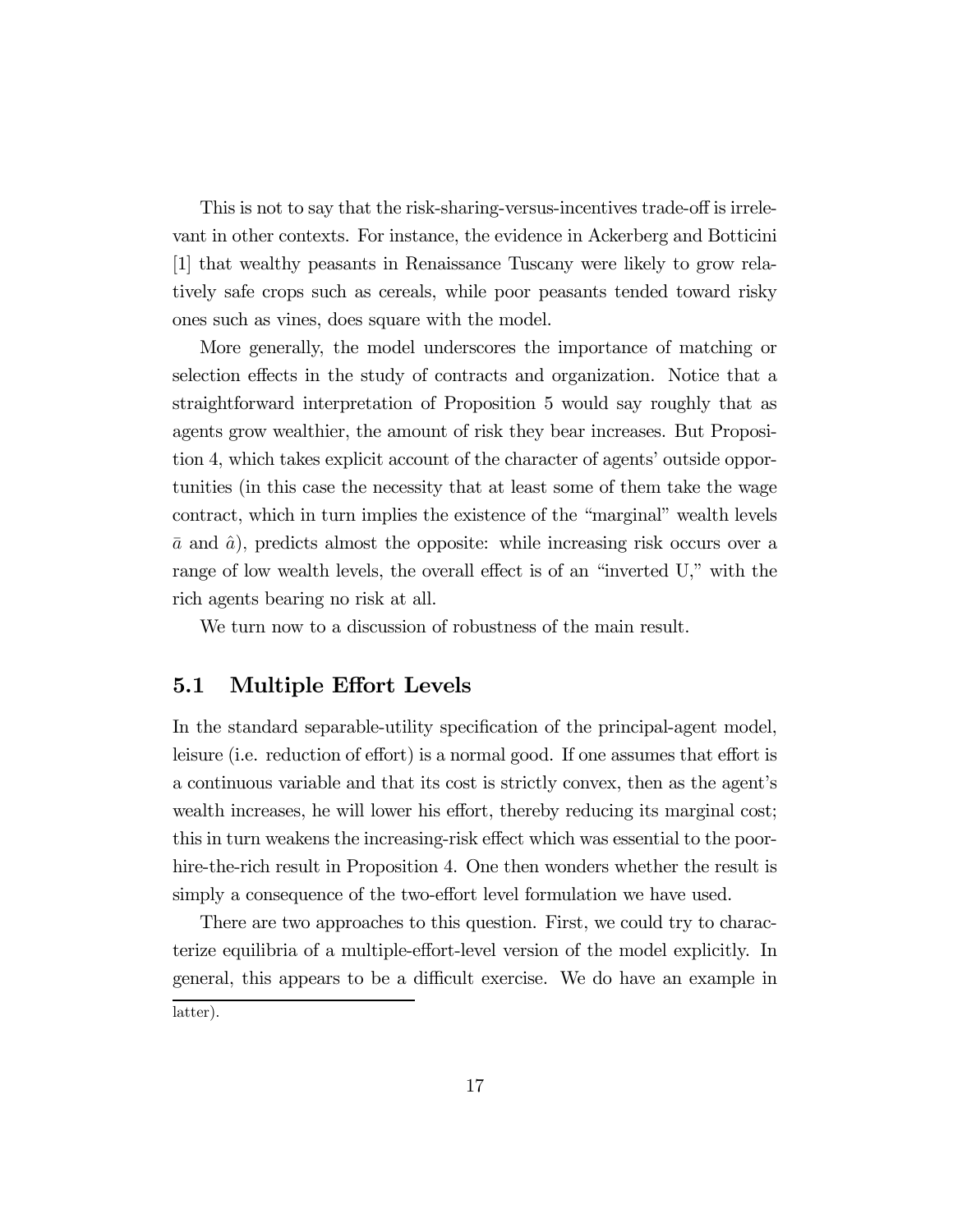which the probabilities and effort cost are linear in  $e \in [0,1]$  where entrepreneurs behave as in the two effort case, choosing  $e = 1$ , while workers choose effort in the interior of the interval. The existence of a marginal agent who is indifferent between the two occupations now implies that his income as a worker is strictly lower than his expected income as an entrepreneur, and under Condition 3, the chain of inequalities (5) remains valid (recall that (4) in Lemma 2 doesn't depend on the number of effort levels). Thus, in this case at least, the configuration of occupational choices is as stated in Proposition 4. Moreover, for strictly convex effort costs which are "close" to linear, the equilibrium configuration remains the same. See the Appendix.

An alternative response also exploits the fact that Lemma 2 is valid for any number of effort levels. Suppose that  $u(y) = \ln y$  (and so satisfies Condition 3); effort cost is  $c(e)$ , where  $c' \geq 0$ ,  $c'' > 0$ ,  $c(0) = c'(0) = 0$ ; a worker who exerts  $e_W \geq 0$  earns  $e_W w$ ; and that if an entrepreneur expends  $e_E$ , the probability of state  $\theta$  is  $q(e_E, \theta)$ , where the distributions  $q(\cdot, \cdot)$  have common support and increases in  $e_E$  result in first-order stochastic increases in the distribution of  $\theta$ . Denote the expected profits of the marginal agent when he is an entrepreneur by  $E_{e_E} \pi$ . Again, since for  $u(y) = \ln y$ ,  $1/u'(y) = y$ , Lemma 2 implies that  $V'_E(\hat{a}) > V'_W(\hat{a})$  if and only if  $e_W w + \hat{a} > E_{e_E} \pi + \hat{a}$ . Now, effort is nonincreasing in wealth for both workers and entrepreneurs (this is easy to check from the first-order condition for workers, but is somewhat more complicated for entrepreneurs — see the Appendix). This implies that the wealthier a worker is, the less he earns; similarly, the wealthier is an entrepreneur, the lower are his profits on average (given the specified family of distributions, effort and labor are complements, so lower effort corresponds to a smaller and less profitable firm). Suppose then we have the realistic case in which the rich hire the poor. The argument we just made gives us the following

**Proposition 7** Suppose income utility is logarithmic and there is a wealth level  $a^*$  such that all entrepreneurs have wealth at least  $a^*$  and all workers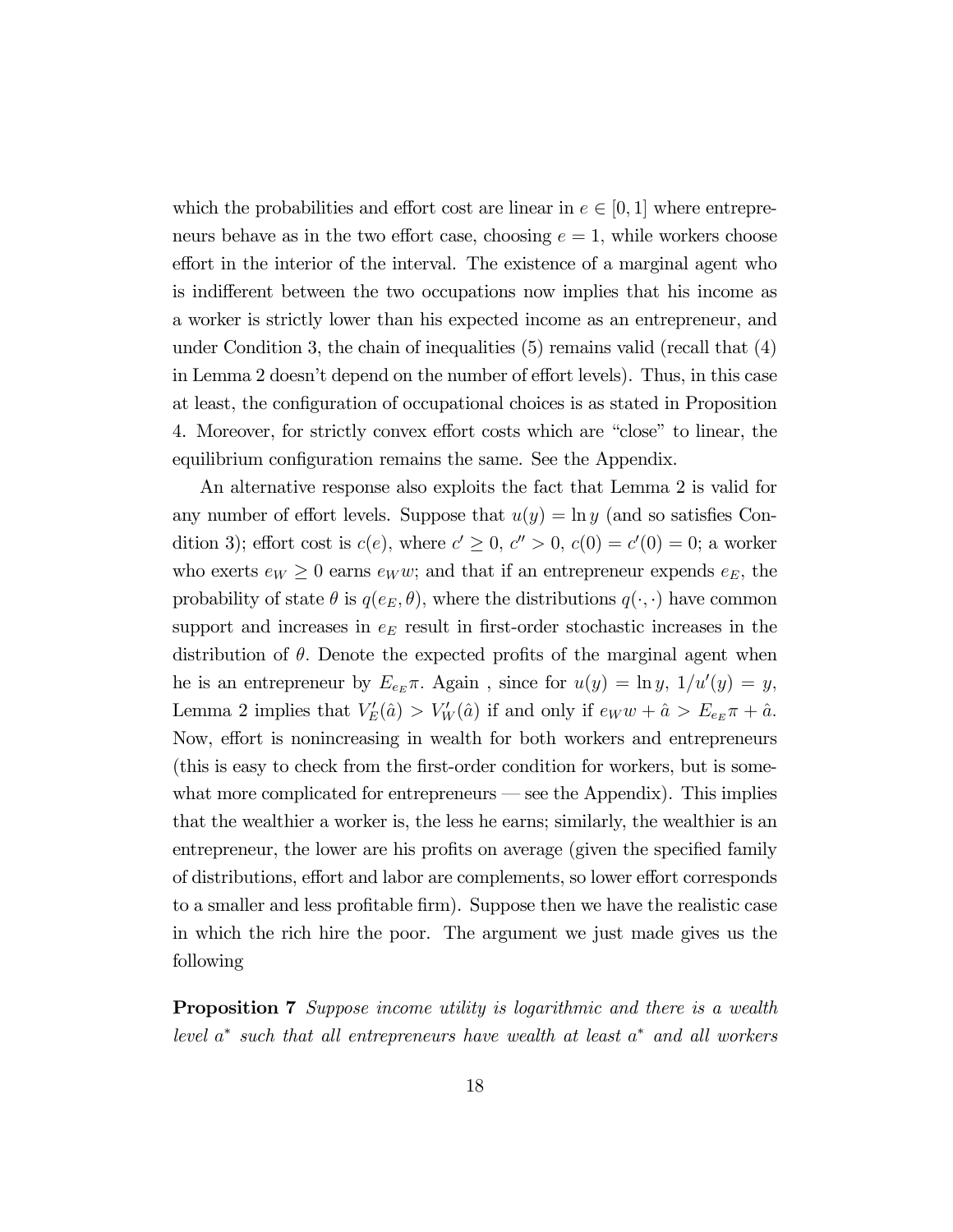have wealth at most a∗. Then every worker has higher (expected) earnings than every entrepreneur.

This result suggests that allowing for multiple effort levels in the Knightian model need not reduce the likelihood of empirically implausible predictions.<sup>11</sup>

#### 5.2 Other Interpretations of the Knightian Theory

Since embedding the Knightian theory into a standard moral hazard framework reveals the fragility of its predictions, it is natural to ask what happens in the presence of other causes of imperfect insurance.

We have made the conventional supposition, natural for the market economies to which the Knightian theory is supposed to pertain, that a firm's output (or profit) is verifiable. A logical alternative is that it is unobservable to all but the entrepreneur running the firm, so that any kind of insurance for her is simply infeasible. Indeed, the two cases considered in Sections 3 and 4 could be nested in a single model that also incorporates all the intermediate ones by supposing that only some garbling  $\eta$  of the output state  $\theta$  is observable to the insurer; a matrix  $P(\eta|\theta)$  represents the distribution of  $\eta$  given  $\theta$ , and the contract is now an  $\eta$ -contingent transfer from the entrepreneur to the insurer. The two cases correspond to different assumptions about the form of this exogenous garbling matrix.12

<sup>12</sup>At one extreme, when  $P(\eta|\theta) = P(\eta|\theta')$  for all  $\eta, \theta, \theta'$ , we have completely unobservable output; it is not hard to check that the optimal contract in this instance corresponds to our no-insurance case. At the other, where  $P(\eta|\theta)$  is the identity matrix, we have our second-best case. By continuity, occupational patterns will resemble those of our two

 $11$ If there are multiple crossings of the value functions, then things are not so simple. But once again, we are forced to accept the predictions that either the poorest members of the economy are entrepreneurs who hire people wealthier than they, or the agents with the lowest initial wealth earn the highest incomes.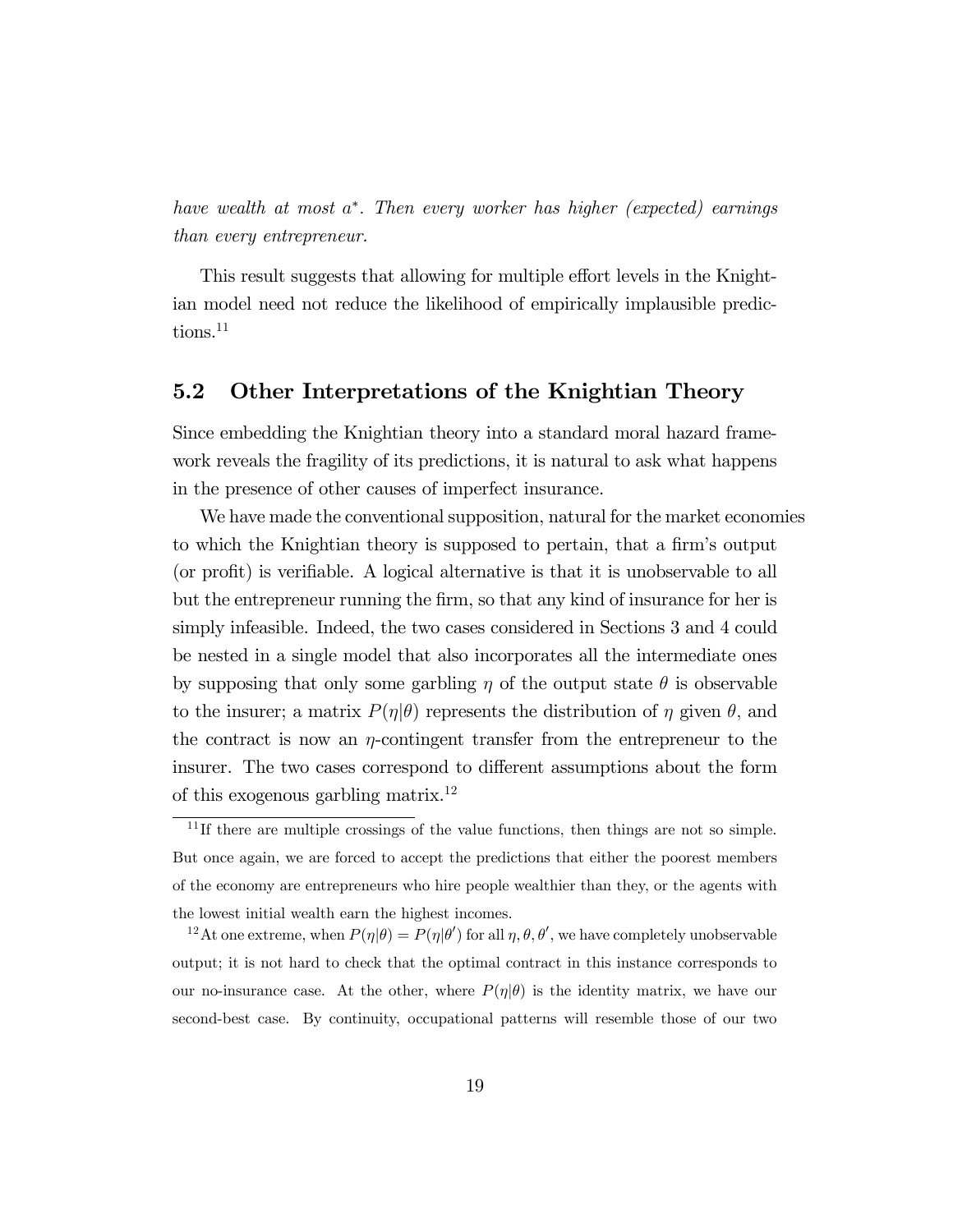Since difficulties with verifying profits stem largely from incentives by entrepreneurs to hide them, it is more appropriate to replace the exogenous information structure by one that takes account of these incentives and contractual responses.13 One literature (e.g. Townsend [25], Mookherjee and Png [20]) that takes this approach assumes that (costly) ex-post audits are available; whether these provide an effective obstacle to efficient contracting depends in part on the presence of lower bounds on utility. Under the preference assumptions of this paper, a contract can allow for arbitrarily rare audits and punish an entrepreneur severely if he is caught lying about output, possibly reducing welfare costs to negligible levels relative to the second best. If utility is bounded below, on the other hand, auditing will generally be costly in equilibrium, but then as we have seen, the pure risk-sharingversus-incentives trade-off is unlikely to be the only operative one.

Allowing for unobservable output may leave the door open for the empirical relevance of the Knightian theory, but it also has other empirical implications that warrant further exploration. Taking the verifiability of profit to be more of a problem in developing countries than in developed ones, our results suggest that the poor should bear little risk in the former, and rather more risk in the latter. Though comparison across countries is difficult, there is evidence (e.g. Morduch [19]) of the opposite: the poor in developing countries are the ones particularly vulnerable to financial risk.

Another interpretation of the risk-bearing story is that entrepreneurs bear the aggregate risks, rather than idiosyncratic ones. Then if one assumes that there is no possibility for entrepreneurs to insure against these risks, while workers are perfectly insured, one can easily show that the poor (and highly risk averse) agents become workers while the wealthy (and less risk averse) become entrepreneurs.

But once again, this fails to correspond to optimal risk sharing. For

cases for open sets of garbling matrices near the extremes.

 $13\,\text{Divit}$  [6], [7], among others, has argued for this methodological imperative.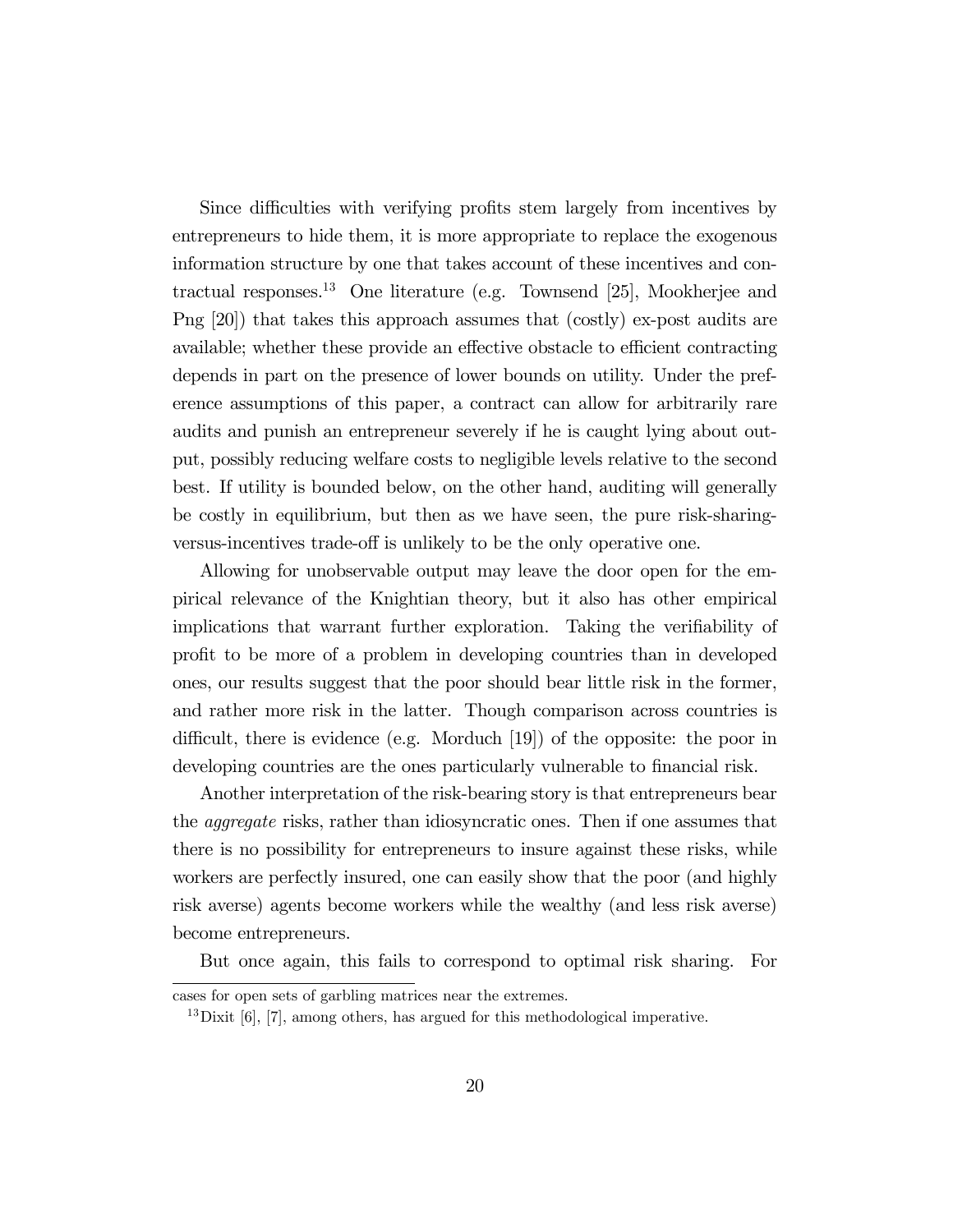instance, with CRRA utility, it is not hard to show that if there is only aggregate risk, everyone – worker and entrepreneur, rich and poor – will bear a risk that is proportional to his initial endowment. In this case, the problem is not so much that the rich end up bearing smaller risks than the poor (they don't), it is that – from the risk-bearing point of view, at least – there is no meaningful distinction between the two occupations.

Adverse selection might also account for incomplete insurance. Perhaps entrepreneurs know more about the likelihood of success of their ideas than do outsiders. Specifically, suppose for simplicity that projects are of fixed size, and have two outcomes. Projects come in two qualities, measured by the probability of success; the quality of a project is private information. In this case, one can use a Rothschild and Stiglitz [24] screening model to show that in equilibrium, regardless of wealth level (or risk attitude) agents with high quality projects become entrepreneurs, while agents with low quality projects are screened off and become workers. This may be a socially efficient and perhaps even plausible outcome, but it has nothing to do with risk attitudes (the same result could come from a model in which everyone is risk neutral).

Finally, one could depart from the rational expectations framework and suppose that people have different beliefs about their success which they don't completely revise in the light of market-transmitted information. In this case, though, it is easy to construct "Edgeworth Box" examples where markets operate perfectly but in which a highly optimistic but risk averse trader bears all the risk while a more guarded but risk neutral one bears none, opposite the predictions of the Knightian model.<sup>14</sup>

<sup>14</sup>See Wu and Knott [26] for a recent model along similar lines. They also survey evidence that suggests that entrepreneurs' risk preferences are not distinguishable from those of workers.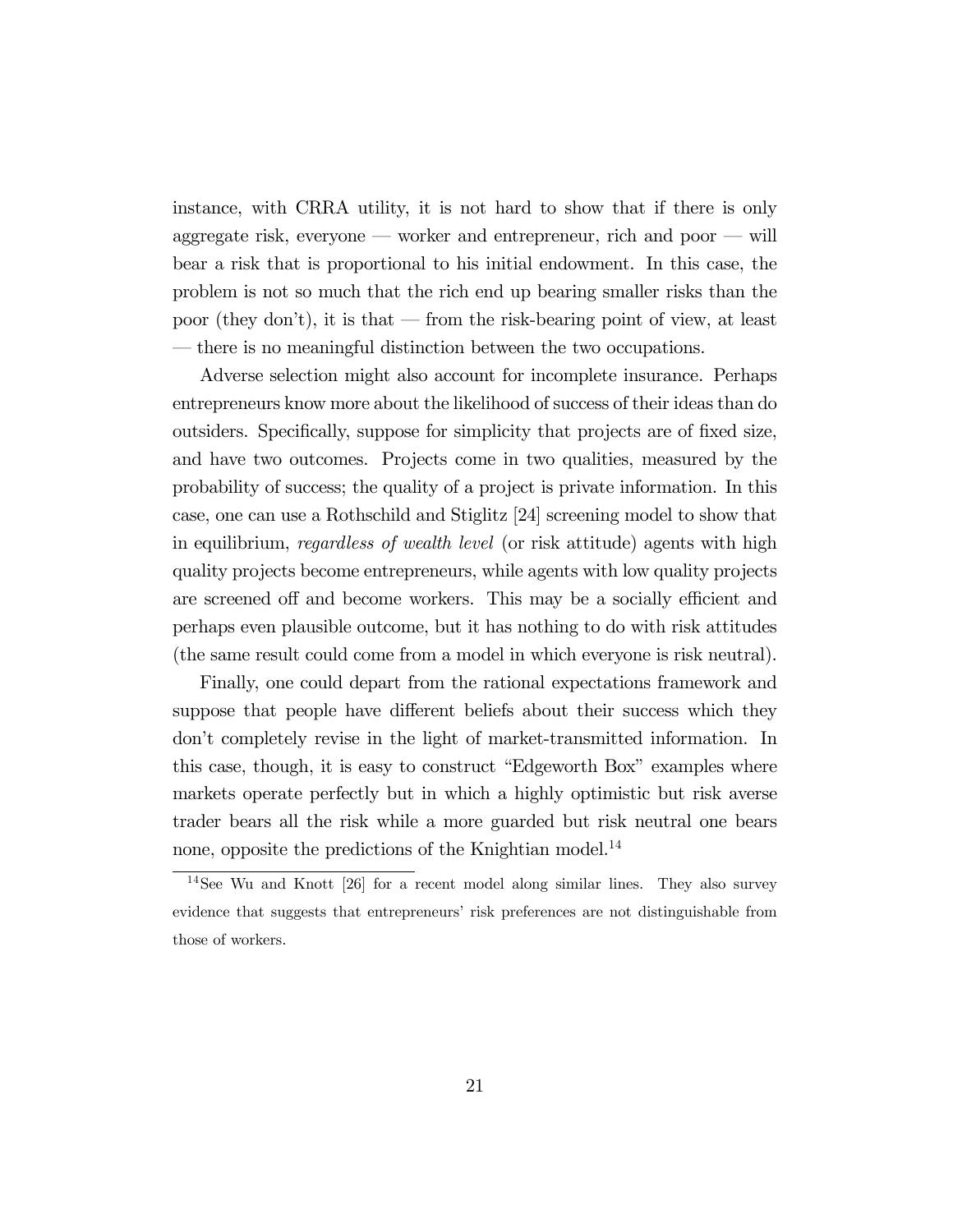#### 5.3 Implications for the Theory of Moral Hazard

Our results have broader implications for the theory of moral hazard, at least as it expressed in the principal-agent model. In addition to the textbook view that "the" fundamental trade-off is the one between the provision of incentives and the sharing of risk (e.g. Mas-Colell, Whinston, and Green [21, p. 482] or Bolton and Dewatripont [4, p. 23]; Laffont and Martimort [15] seems to be the exception that proves the rule), principal-agent theory has revealed a trade-off between incentives and surplus extraction: if there is a lower bound on the utility that the agent can receive (contrary to what we have assumed in order to isolate the risk sharing aspects), it may be necessary to pay him a rent in order to maintain incentives. The distinction between these trade-offs is crucial for understanding the role of organizations, and for evaluating their economic performance. Which of them is more relevant to understanding our world is of course an empirical question, and it is therefore important to derive empirical implications of these trade-offs.15 Though conclusive evidence is currently lacking, our results suggest that for real-world moral hazard, risk sharing may take a back seat to surplus extraction.

## 6 Appendix

**Proof of Proposition 1(a):** Differentiate the first order condition for  $L$ 

$$
E|_{e=1}\{u'(f(L,\theta) - wL + a)(f_1(L,\theta) - w)\} = 0
$$

and observe that  $\frac{dL}{da}$  has the same sign as  $E|_{e=1}\{u''(f(L,\theta)-wl+a)(f_1(L,\theta)-m)$ w)}. Now  $f_1 - w$  is monotonic and must be negative for low values of  $\theta$  and positive for high values of  $\theta$  if the first-order condition is to be satisfied. Let  $\hat{\theta}$  be a value for which  $f_1 - w < 0$  for  $\theta < \hat{\theta}$  and  $f_1 - w > 0$  for  $\theta > \hat{\theta}$ . Then

<sup>&</sup>lt;sup>15</sup>A similar point about the empirical relevance of the risk-sharing tradeoff is made by Prendergast [22].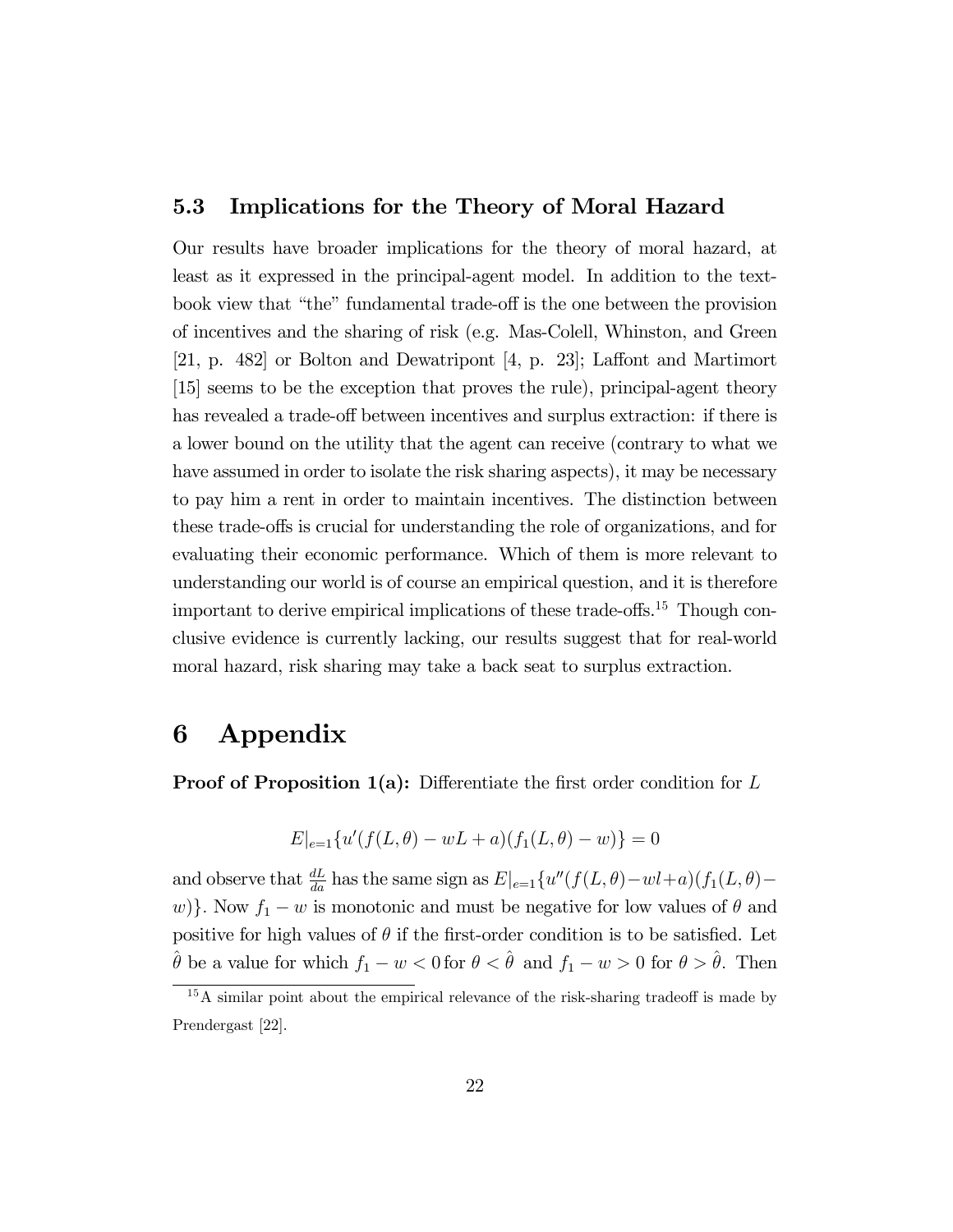by decreasing risk aversion,

$$
-\frac{u''(y(\theta))}{u'(y(\theta))} > -\frac{u''(y(\hat{\theta}))}{u'(y(\hat{\theta}))}, \ \theta < \hat{\theta};
$$

upon multiplying both sides by  $-q(\theta)u'(y(\theta))(f_1(L,\theta) - w)$  and adding up to  $\hat{\theta}$ , one obtains

$$
\sum_{\theta \leq \hat{\theta}} q(\theta)u''(f_1 - w) > \frac{u''(y(\hat{\theta}))}{u'(y(\hat{\theta}))} \sum_{\theta \leq \hat{\theta}} q(\theta)u'(f_1 - w).
$$

Similarly, one can show that

$$
\sum_{\theta > \hat{\theta}} q(\theta)u''(f_1 - w) > \frac{u''(y(\hat{\theta}))}{u'(y(\hat{\theta}))} \sum_{\theta > \hat{\theta}} q(\theta)u'(f_1 - w).
$$

Taken together, these imply

$$
Eu''(f_1 - w) > \frac{u''(y(\hat{\theta}))}{u'(y(\hat{\theta}))} Eu'(f_1 - w) = 0,
$$

where the equality follows from the first-order condition. $\blacksquare$ 

We now elaborate on the arguments in Section 5.1.

A Linear Example. Suppose that effort is chosen from the unit interval and that its cost is linear. Denote the income of a worker with wealth  $a$  by  $y_W(a)$  and the effort level he chooses by  $e_W(a)$ . For the marginal agent with wealth  $\hat{a}$ ,

$$
u(y_W(\hat{a})) - e_W(\hat{a}) = Eu(y(\theta)) - e_E(\hat{a}),
$$

where  $y(\theta)$  is the entrepreneur's income function and  $e_E$  his effort. Thus if  $e_E(\hat{a}) \geq e_W(\hat{a})$ , we deduce that  $u(y_W(\hat{a})) \leq Eu(y(\theta))$  and then use (5) to conclude that the entrepreneurs are poorer than the workers.

Suppose that when the entrepreneur chooses e, the probability of state  $\theta$ is  $eq(\theta) + (1 - e)p(\theta)$ , where  $q(\cdot)$  stochastically dominates  $p(\cdot)$  and the two distributions have common support (we shall suppress notating the depen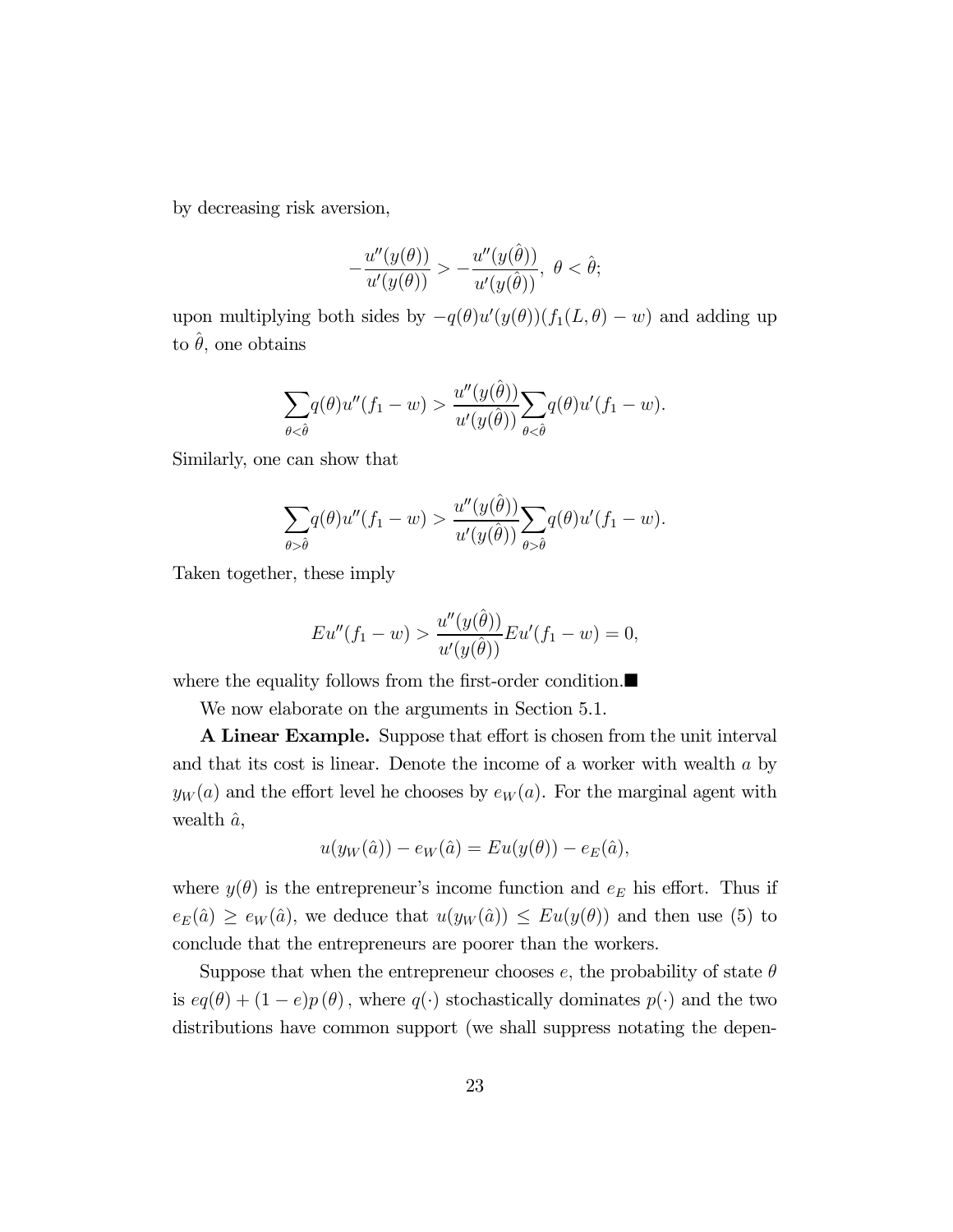dence on  $\theta$  in what follows). The entrepreneur's problem is

$$
\max_{y(\theta),e} \sum (q-p)u(y) + \sum pu(y) - e
$$

s.t. 
$$
e \sum (q-p)y + \sum py = \max_{L} \sum (q-p)f(L) + \sum pf(L) - wL + a
$$
 (6)

$$
e \sum (q-p)u(y) + \sum pu(y) - e \ge e' \sum (q-p)u(y) + \sum pu(y) - e', \forall e' \in [0,1].
$$
\n(7)

We now show that any nontrivial solution to this problem entails  $e_E = 1$  for all a, and therefore  $e_E \geq e_W$ . Observe that (7) can be written

$$
e[\sum (q-p)u(y) - 1] \ge e'[\sum (q-p)u(y) - 1];
$$

thus  $\sum (q - p)u(y) \ge 1$  (else  $e = 0$ ). If  $\sum (q - p)u(y) > 1$ , then  $e =$ 1 is the only one satisfying (7), and we are done. If instead  $e \in (0,1)$ , then  $\sum (q - p)u(y) = 1$ . Raising e until it is equal to 1 therefore leaves (7) unchanged. If it relaxes (6), then utility in each state can be raised without affecting (7), contradicting the assumption that  $e < 1$  is optimal. Increasing e relaxes (6) provided  $\sum (q - p)(f(L(e)) - y) > 0$  (here  $L(e)$  denotes the profit maximizing choice of  $L$  given  $e$ ); we claim this condition must hold. Suppose not. From (6),  $\sum py \leq \sum pf(L(e)) - wL(e) + a$ . Then

$$
\sum p u(y) \leq u(\sum py) \leq u(\sum pf(L(e)) - wL(e) + a) \leq u(\sum pf(L(0)) - wL(0) + a);
$$

where (a) is by risk aversion and (c) is from the fact that  $L(0)$  maximizes  $\sum pf(L)-wL$ . Since  $\sum (q-p)u(y)=1$ , the entrepreneur's payoff is  $\sum pu(y)$ ;on the other hand, receiving  $\sum pf(L(0)) - wL(0) + a$  in every state is feasible, and we are thus led to a contradiction.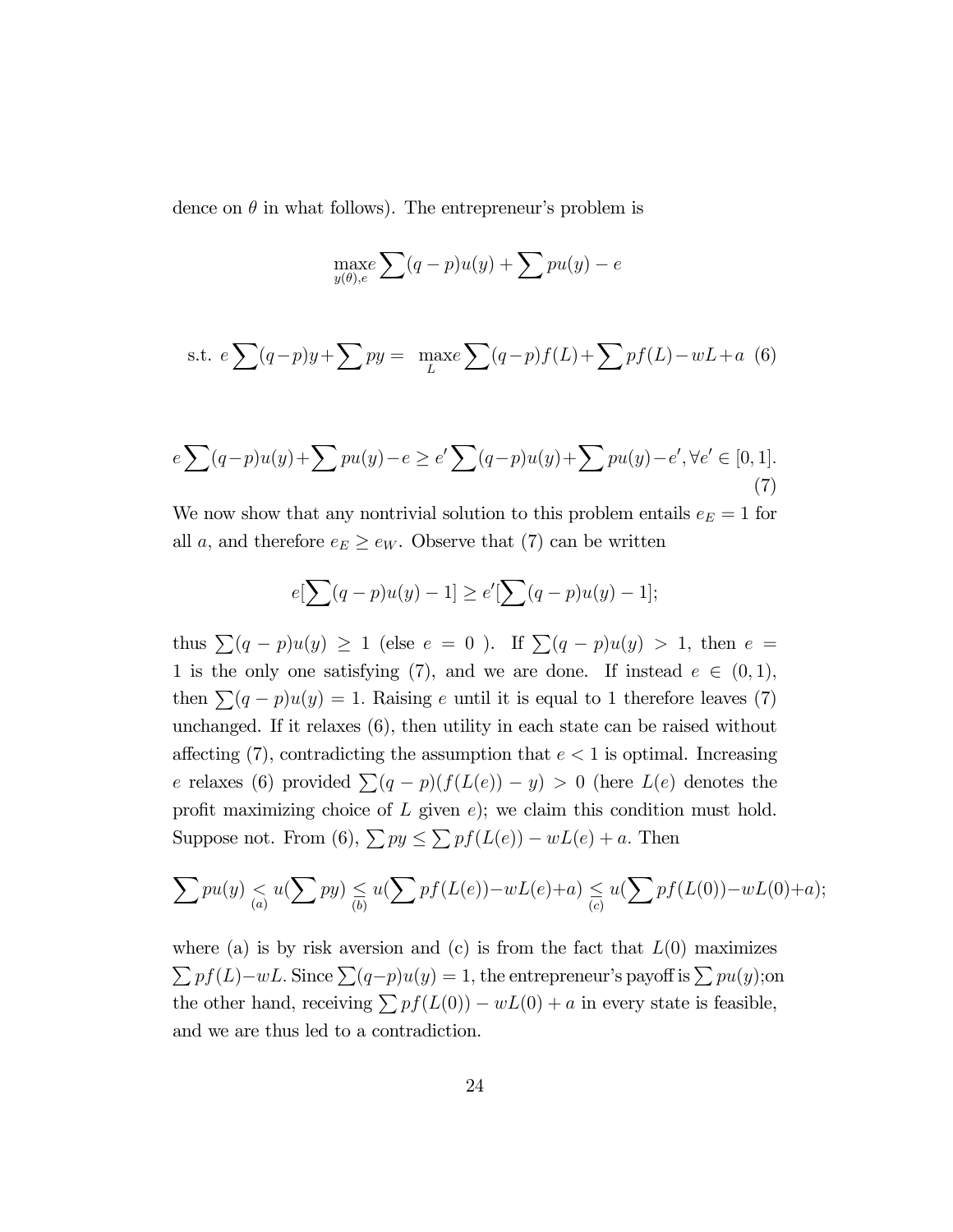This result shows that at every equilibrium wage of the economy with linear utility, the occupational configuration is as in Proposition 4. Now consider perturbations of this economy of the following sort. Replace the cost function with one that is of the form  $c_{\lambda}(e) = (1 - \lambda)e + \lambda C(e)$ , where  $C(e)$  is some smooth, strictly convex, strictly increasing function. Since value functions are continuous in the parameters, the relative slopes of  $V_E(a)$  and  $V_W(a)$ , thought of as functions of  $\lambda$  and w, will not change for values of  $\lambda$ in a neighborhood of zero. The direct effect of changing  $\lambda$  slightly will be small, and the indirect effect, through the change in  $w$ , will also be small: for some interval  $(0, \lambda)$ , every equilibrium wage of an economy in which the cost function is  $c_{\lambda}(e)$ ,  $\lambda \in (0, \bar{\lambda})$ , must be close to one in the original economy. Thus for this family of strictly convex costs, at least, the main result in Proposition 4 is unchanged.

Entrepreneurial Effort Decreases with Wealth. The entrepreneur solves

$$
\max_{e} G(e, a),
$$

where

$$
G(e, a) \equiv \max_{\{y(\theta)\}} \sum q(e, \theta)u(y(\theta)) - c(e)
$$
  
s.t. 
$$
\sum q(e, \theta)y(\theta) = \max_{L} \sum q(e, \theta)f(L, \theta) - wL + a \equiv \pi(e) + a
$$

$$
\sum q(e, \theta)u(y(\theta)) - c(e) \ge \sum q(e', \theta)u(y(\theta)) - c(e') \forall e'.
$$

It is enough to show that  $\partial^2 G/\partial e \partial a < 0$  in order to guarantee that  $e_E$ is nonincreasing in a. From the envelope theorem and Lemma 2,  $\partial G/\partial a =$  $1/\sum_{u'(y(\theta))} \frac{q(e,\theta)}{u'(y(\theta))}$ . Thus  $\partial^2 G/\partial e \partial a < 0$  if and only if  $\sum_{u'(y(\theta))} \frac{q(e,\theta)}{u'(y(\theta))}$  is increasing in e. From the envelope theorem, the fact that  $f(L, \cdot)$  is increasing, and the definition of stochastic dominance,  $\pi(\cdot)$  is increasing in e. Now, with  $u(y) =$  $\ln y, \sum \frac{q(e,\theta)}{u'(y(\theta))} = \sum q(e,\theta)y(\theta) = \pi(e) + a$  which is increasing in e, as desired.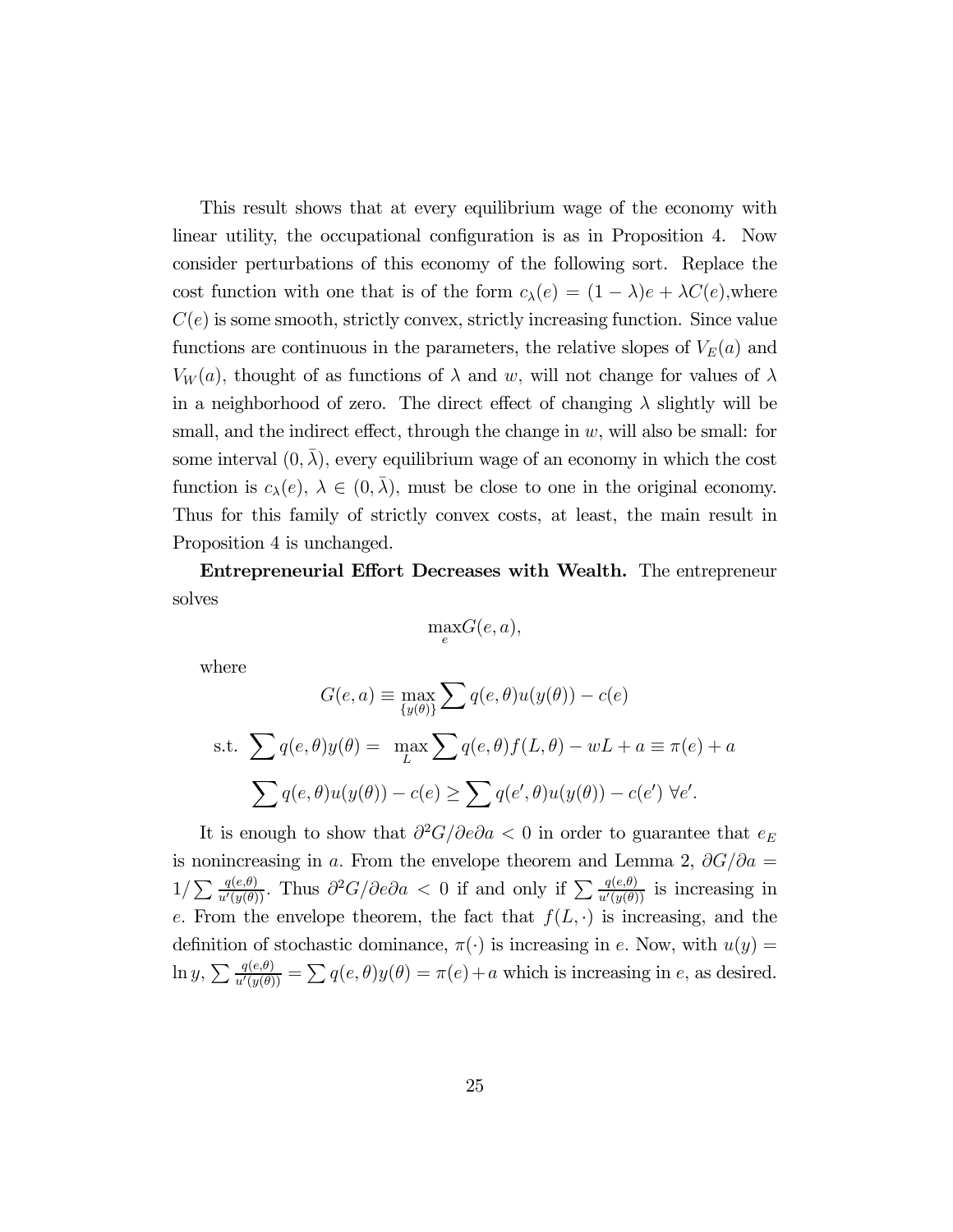### References

- [1] D. Ackerberg, M. Botticini, Endogenous matching and the empirical determinants of contract form, J. Polit. Economy 110,3 (2002), 564-591.
- [2] A.V. Banerjee, A.F. Newman, Occupational choice and the process of development, J. Polit. Economy 101,2 (1993), 274-298.
- [3] \_\_\_\_\_\_, Poverty, incentives, and development, Amer. Econ. Rev. 84,2 (1994), 211-215.
- [4] P. Bolton, M. Dewatripont, Contract Theory, MIT Press, Cambridge, MA, 2005.
- [5] R. Cantillon, Essay on the Nature of Commerce, tr. H. Higgs, Macmillan, London, 1755.
- [6] A.K. Dixit Trade and insurance with imperfectly observed outcomes, Quart. J. Econ. 104,1 (1989),195-203.
- [7] \_\_\_\_\_\_\_Trade and insurance with adverse selection, Rev. Econ. Stud. 56,2 (1989b), 235-247.
- [8] S. Grossman, O.D. Hart, An analysis of the principal-agent problem, Econometrica 51,1 (1983) 7-45.
- [9] B. Holmström, Moral hazard and observability, Bell J. Econ. 10 (1979), 74-91.
- [10] I.D. Jewitt, Justifying the first-order approach to principal-agent problems, Econometrica 56,5 (1988), 1177-90.
- [11] R. Kanbur, Of risk-taking and the personal distribution of income, J. Polit. Economy 87,4 (1979), 769-797.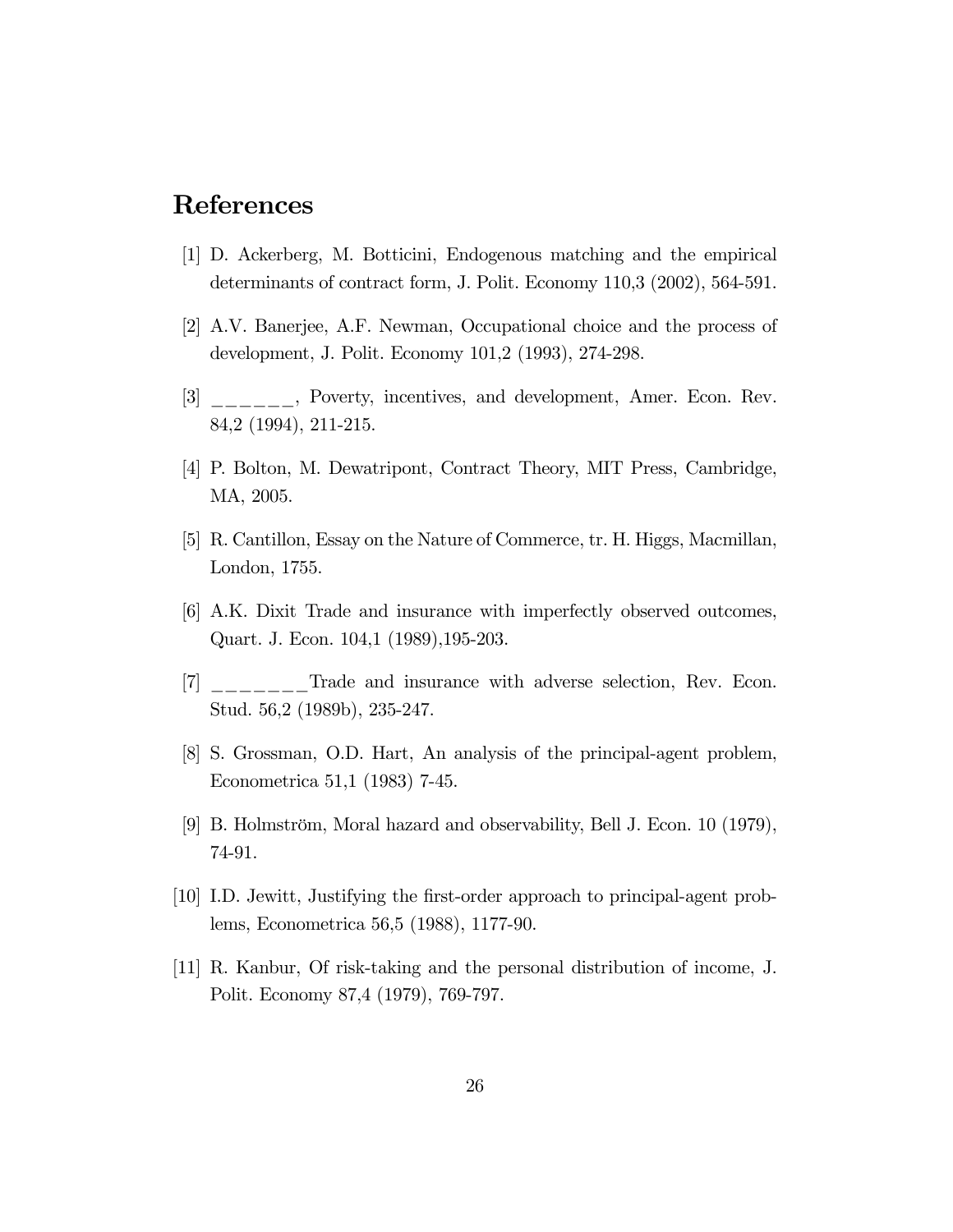- [12] R. Kihlstrom, J.-J. Laffont, A general equilibrium entrepreneurial theory of firm formation based on risk aversion, J. Polit. Economy 87,4 (1979), 719-748.
- [13] S.K. Kim, Efficiency of an information system in an agency model, Econometrica 63,1 (1995), 89-102.
- [14] F. Knight, Risk, Uncertainty, and Profit, Houghton-Mifflin, Boston, 1921.
- [15] J.-J. Laffont, D. Martimort, The Theory of Incentives: The Principal-Agent Model, Princeton Univ. Press, Princeton, NJ, 2001.
- [16] E. Lazear, Entrepreneurship,J. Lab. Econ. 23,4 (2005), 649-680.
- [17] R.E. Lucas, Jr., On the size distribution of business firms, Bell J. of Econ. 9,2 (1978), 508-523.
- [18] B. MacLeod, D. Parent, Job characteristics and the form of compensation, Res. Lab. Econ. 18 (1999), 177-242.
- [19] J. Morduch, Poverty and vulnerability, Amer. Econ. Rev. 84,2 (1994), 221-225.
- [20] D. Mookherjee, I. Png, Optimal auditing, insurance, and redistribution, Quart. J. Econ. 104,2 (1989), 399-415.
- [21] A. Mas-Colell, M.D. Whinston, J.R. Green, Microeconomic Theory, Oxford University Press, New York, 1995.
- [22] C. Prendergast, The tenuous tradeoff between risk sharing and incentives, J. Polit. Economy 110,5 (2002), 1071-1102.
- [23] W. Rogerson, Repeated moral hazard, Econometrica 53,1 (1985), 69-76.